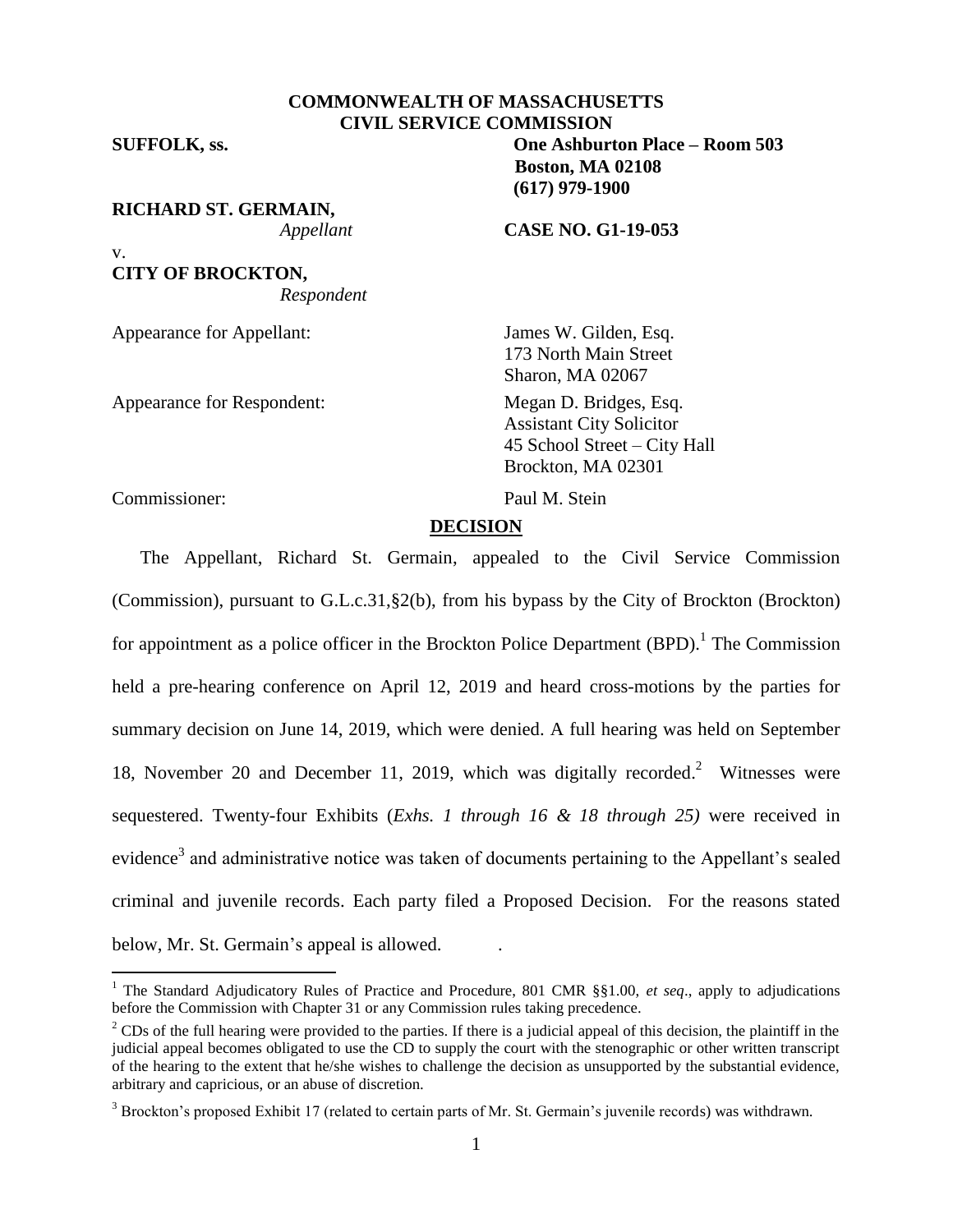# **FINDINGS OF FACT**

Based on the Exhibits entered into evidence and the testimony of the following witnesses: *Called by the Appointing Authority*:

**BPD Police Officer Alfred Gazerro.** 

*Called by the Appellant:*

- Richard St. Germain Appellant
- Ms. C, former domestic partner
- Ms. V, current domestic partner

and taking administrative notice of all matters filed in the case, pertinent law and reasonable inferences from the credible evidence, a preponderance of evidence establishes these facts:

#### The Appellant's Background

1. The Appellant, Richard St. Germain, is an African-American male in his early thirties. He currently shares joint legal and physical custody of three children resulting from a long-term prior relationship with Ms. C and also supports a fourth child that Ms. C. had through another relationship, remaining active in their lives, attending school events, coaching sports and volunteering at school. (*Exhs. 8 & 20; Testimony of Appellant & Ms. C*)

2. Mr. St. Germain was born in Boston, removed from his parents at an early age, and grew up in foster care, group homes and residential programs. He obtained a high school diploma through the Boston Community Leadership Academy (2003), received a scholarship to attend a transitional college program at Brandeis University (2003-2004), and completed a one-year technical training program at Cambridge College (2007) sponsored by Year Up, Inc. He attended Bunker Hill Community College off and on from 2004 through 2014, but did not obtain a degree. (*Exhs. 8, 10, 11 & 25; Testimony of Appellant*)

3. Mr. St. Germain became employed in January 2016 with the Suffolk County Sheriff's Office and currently holds the position of Deputy Sheriff, which grants him full police powers. He serves on the rapid response unit, operates cruisers (sometimes at high speed over Boston streets to convey prisoners to hospitals), performs police details, and performs other duties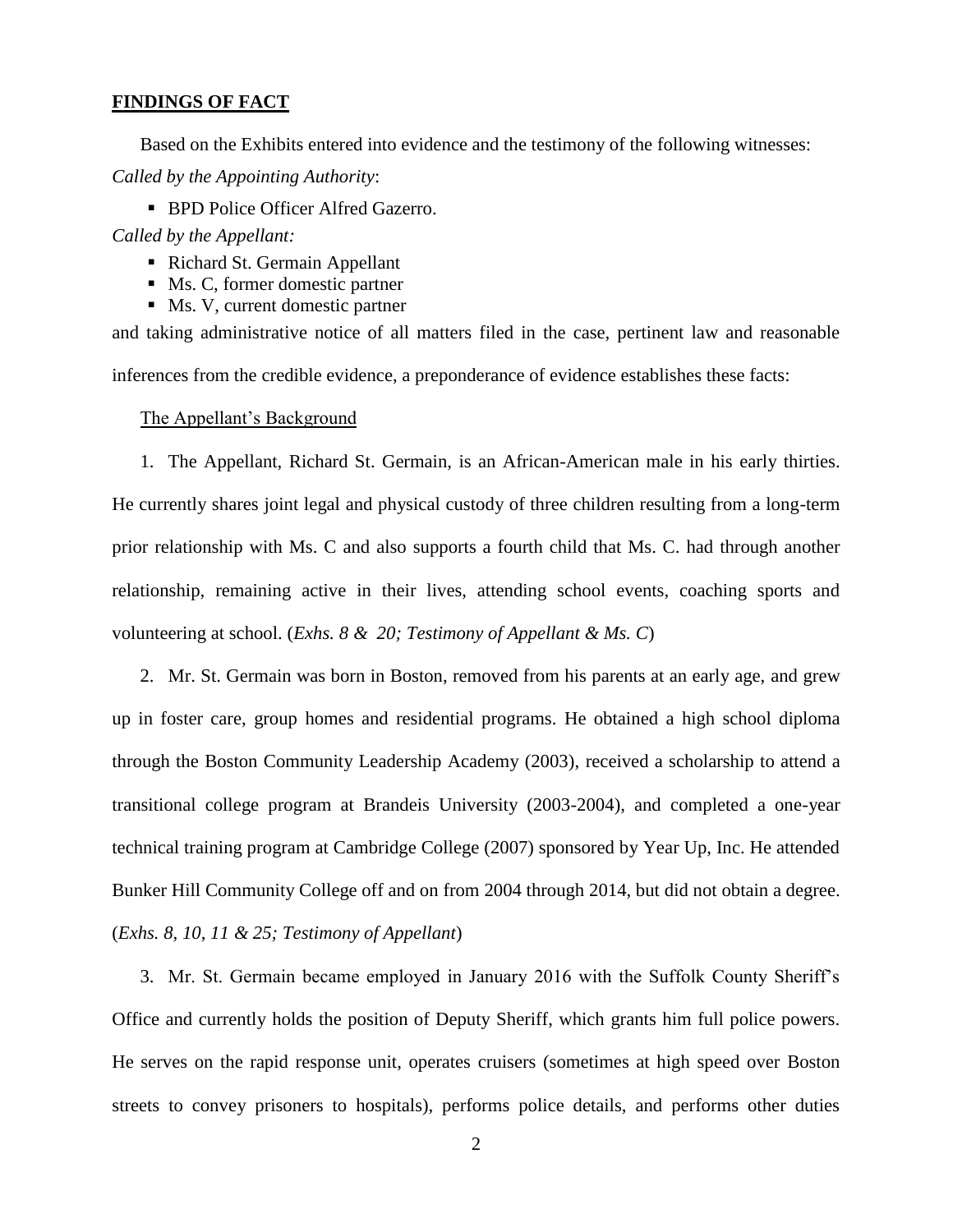incident to the care and custody of prisoners. He participates in the Suffolk Sheriff's community

outreach program, coaching inner-city youth. (*Exhs. 8, 10, 11 & 25; Testimony of Appellant*)

- 4. Mr. St. Germain's employment history from 2006 to 2016 includes:
	- 2006-2008: Fidelity Investments. Intern, Jr. Systems Engineer, Regional Support Technician. Laid off in reduction in force due to recession.
	- 2008-2010: Unemployed
	- 2010-2011: Toys R Us. Bicycle Dep't Manager. Assembled and repaired bicycles and provided customer service. Resigned to take job with Middlesex Sheriff's Office.
	- 2011-2013: Middlesex Sheriff's Office, Correction Officer. Terminated (conditional offer withdrawn) during probationary period when 2013 criminal charges were filed against him, as described further below.
	- $\bullet$  2013-2014: Unemployed
	- 2014-2016: Beth Israel Deaconess Hospital, Public Safety Officer. Per diem position. After becoming a full-time Deputy Sheriff, he stopped working the minimum number of hours and was terminated for "job abandonment".
	- 2014-2016: Apollo International. Security Officer, Supervisor, Account Manager. Resigned after taking position with Suffolk County Sheriff's Office.

(*Exhs. 8, 10, 11 & 25; Testimony of Appellant*)

5. Mr. St. Germain's driver's history includes the following citations:

| 09/03/2005 | <b>Surchargeable Accident</b>                            |
|------------|----------------------------------------------------------|
| 11/18/2005 | Speeding (NA); Number Plate Violation (NR)               |
| 05/22/2007 | Speeding (NR); Registration Not In Possession (NA)       |
| 08/01/2007 | Speeding $(R)$                                           |
| 09/13/2007 | <b>Failure to Obey Sign (R)</b>                          |
| 01/05/2008 | Speeding (R); Failure to Wear Seat Belt (R)              |
| 09/17/2008 | Passing Violation (NP); Failure to Wear Seat Belt (R)    |
| 12/16/2008 | <b>Miscellaneous Equipment Violation (R)</b>             |
| 01/30/2009 | <b>Speeding (R); Registration Not In Possession (NR)</b> |
| 08/07/2009 | <b>No Inspection Sticker (R)</b>                         |
| 10/08/2009 | No Inspection Sticker (NR); Number Plate Violation (NR)  |
| 06/11/2011 | <b>Surchargeable Accident</b>                            |
| 02/02/2012 | Failure to Stop (NR)                                     |
| 04/25/2014 | Speeding (NR)                                            |
| 02/23/2018 | Speeding (INC) [later $NR$ ] <sup>4</sup>                |

(*Exhs. 8 & 23; Testimony of Appellant*)

 $\overline{a}$ 

<sup>4</sup> This citation was adjudicated Not Responsible after the BPD pulled the RMV Driver's History. (*Exh.23; Testimony of Appellant*)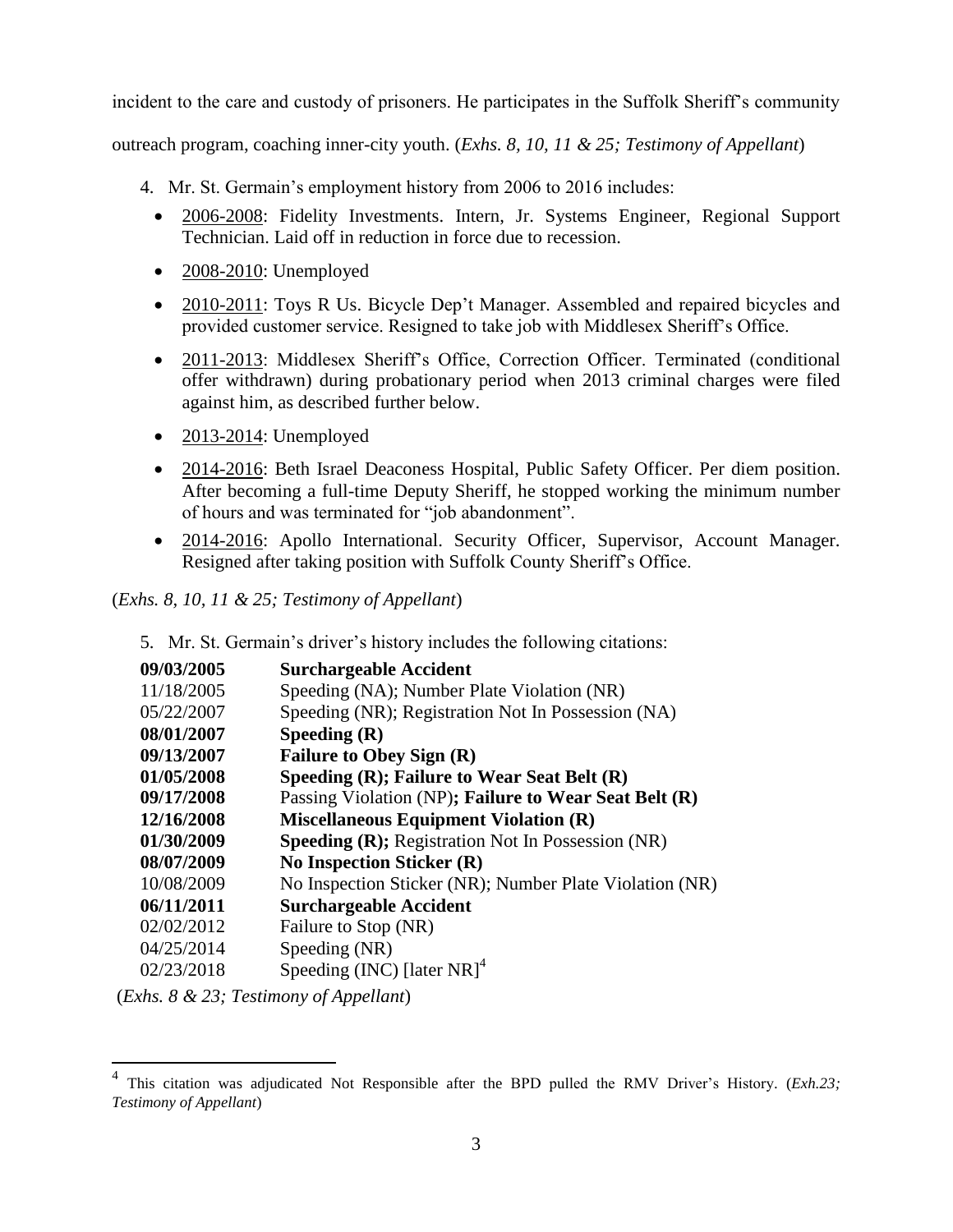6. Mr. St. Germain currently holds two Licenses to Carry Firearms (LTCs): (1) an Unrestricted Class A Large Capacity License to Carry issued by the Medford Police Department and most recently renewed by the Woburn Police Department in August 2017 (to expire August 2023) and (2) a Utah Concealed Carry License, most recently renewed in 2016 (to expire in 2021). Mr. St. Germain has been in good standing with both LTCs, save for a one year period in 2013, when those licenses were suspended following the criminal charges against him discussed further below. He owns several firearms. (*Exhs. 8, 18 & 22; Testimony of Appellant*)

- 7. Mr. St. Germain's Criminal History includes:
	- Two (2) adult records (sealed in 2014) concerning disputes in May 2007 and May 2013 with Ms. C, then Mr. St. Germain's domestic partner, the details of which are described further below. (*Exhs.8 & 23;Testimony of Appellant & Ms. C; Administrative Notice*[\[https://documentcloud.adobe.com/link/track?uri=urn%3Aaaid%3Ascds%3AUS](https://documentcloud.adobe.com/link/track?uri=urn%3Aaaid%3Ascds%3AUS%20%3Af8e8f509-2db3-4de0-bc20-7bfc98a84cc7)  [%3Af8e8f509-2db3-4de0-bc20-7bfc98a84cc7\]](https://documentcloud.adobe.com/link/track?uri=urn%3Aaaid%3Ascds%3AUS%20%3Af8e8f509-2db3-4de0-bc20-7bfc98a84cc7))
	- Four (4) juvenile cases (sealed in 2019) alleging assault  $\&$  battery involving residents and staff at the juvenile facilities and group homes where he lived when he was 14 and 15 years of age, which were filed or dismissed without adjudication. (*Exhs. 6, 8 & 23; Testimony of Appellant; Administrative Notice* [*[https://documentcloud.adobe.com/link/](https://documentcloud.adobe.com/link/%20track?uri=urn%3Aaaid%3Ascds%3AUS%3Af8e8f509-2db3-4de0-bc20-7bfc98a84%20cc7)  [track?uri=urn%3Aaaid%3Ascds%3AUS%3Af8e8f509-2db3-4de0-bc20-7bfc98a84](https://documentcloud.adobe.com/link/%20track?uri=urn%3Aaaid%3Ascds%3AUS%3Af8e8f509-2db3-4de0-bc20-7bfc98a84%20cc7)*   $\left[ c \right]$ <sup>5</sup>

# Mr. St. Germain's Law Enforcement Applications

 $\overline{a}$ 

8. On March 25, 2017, Mr. St. Germain took and passed the civil service examination for Municipal Police Officer (and Massachusetts State Police [MSP] Trooper) administered by the

<sup>&</sup>lt;sup>5</sup> At the Commission hearing, Brockton withdrew the proposed exhibit containing police reports concerning juvenile charges against Mr. St. Germain and did not press his juvenile record as a basis to justify his bypass, making only passing reference during the Commission hearing to his juvenile behavior. (*Proposed Exhibit 17 [withdrawn]; Colloquy with Counsel [Hearing Day I and Hearing Day III]; Testimony of Gazerro*)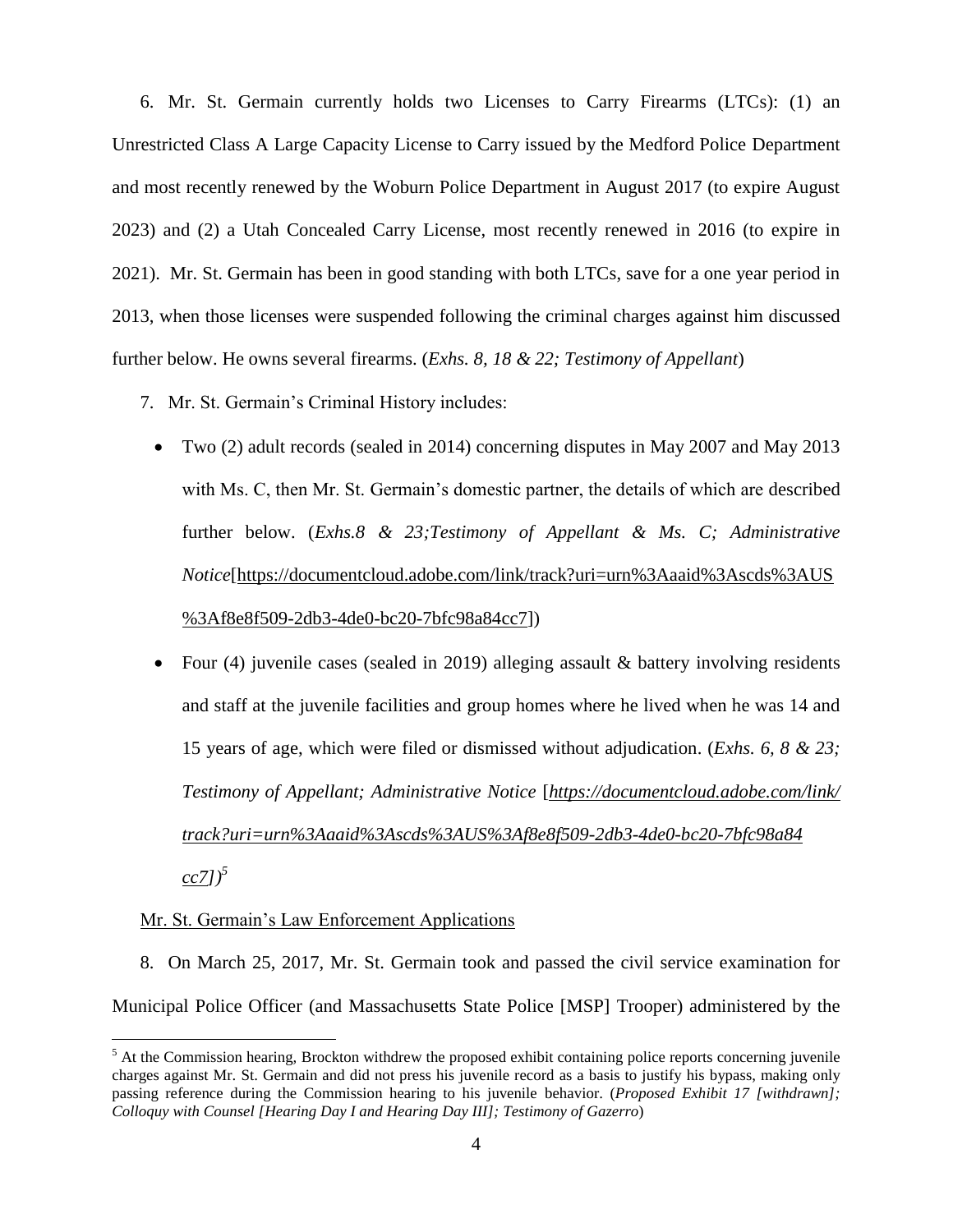Massachusetts Human Resources Division (HRD) and his name was placed on the eligible list established in November 2017. (*Stipulated Facts; Exhs. 1 &2*)

9. In April 2017, from a prior eligible list, Mr. St. Germain applied for appointment as a MSP Trooper. He completed the application process, including a background investigation and psychological examination, but he was not selected for appointment. He reapplied in 2018 and, again, was not selected. (*Exhs. 2, 8, 11, 12 & 16*)

10. In 2018, Mr. St. Germain applied for appointment as a MBTA Transit Police Officer and, after an initial background investigation; he was bypassed in April 2019. (*Exh. 8 & 16*) 6

11. On September 27, 2018, HRD issued Certification #05819 to Brockton for the appointment of additional permanent, full-time BPD Police Officers. Mr. St. Germain's name appeared in a tie group with one other candidate in the  $23<sup>rd</sup>$  position on the certification. He signed the certification as willing to accept employment and was provided a copy of the BPD's "Recruit Officer Candidate Application Packet" which he was required to complete and return to the BPD. (*Stipulated Facts; Exh. 1; Testimony of Appellant & Gazerro*)

12. On November 3, 2018, Mr. St. Germain appeared, along with other candidates, intending to submit his completed "Recruit Officer Candidate Application Packet" along with certain documentation in support of his application for appointment to the BPD and review the application with the BPD background investigator, Officer Gazerro. (*Exhs. 7 through 10 & 24; Testimony of Appellant & Gazerro)*

13. Prior to November 3, 2018, Officer Gazerro had begun to research Mr. St. Germain's background, accessing and obtaining Criminal Offender Record Information (CORI) through the Massachusetts Criminal Justice Information Services (CJIS). This information included a listing of Mr. St. Germain's complete driving history, as well as his criminal history, the latter which

 $\overline{a}$ 

 $6$  Mr. St. Germain's bypass by the MBTA is the subject of a related appeal which the Commission also decides today. St. Germain v. Massachusetts Bay Transp. Auth., CSC No. G1-19-128.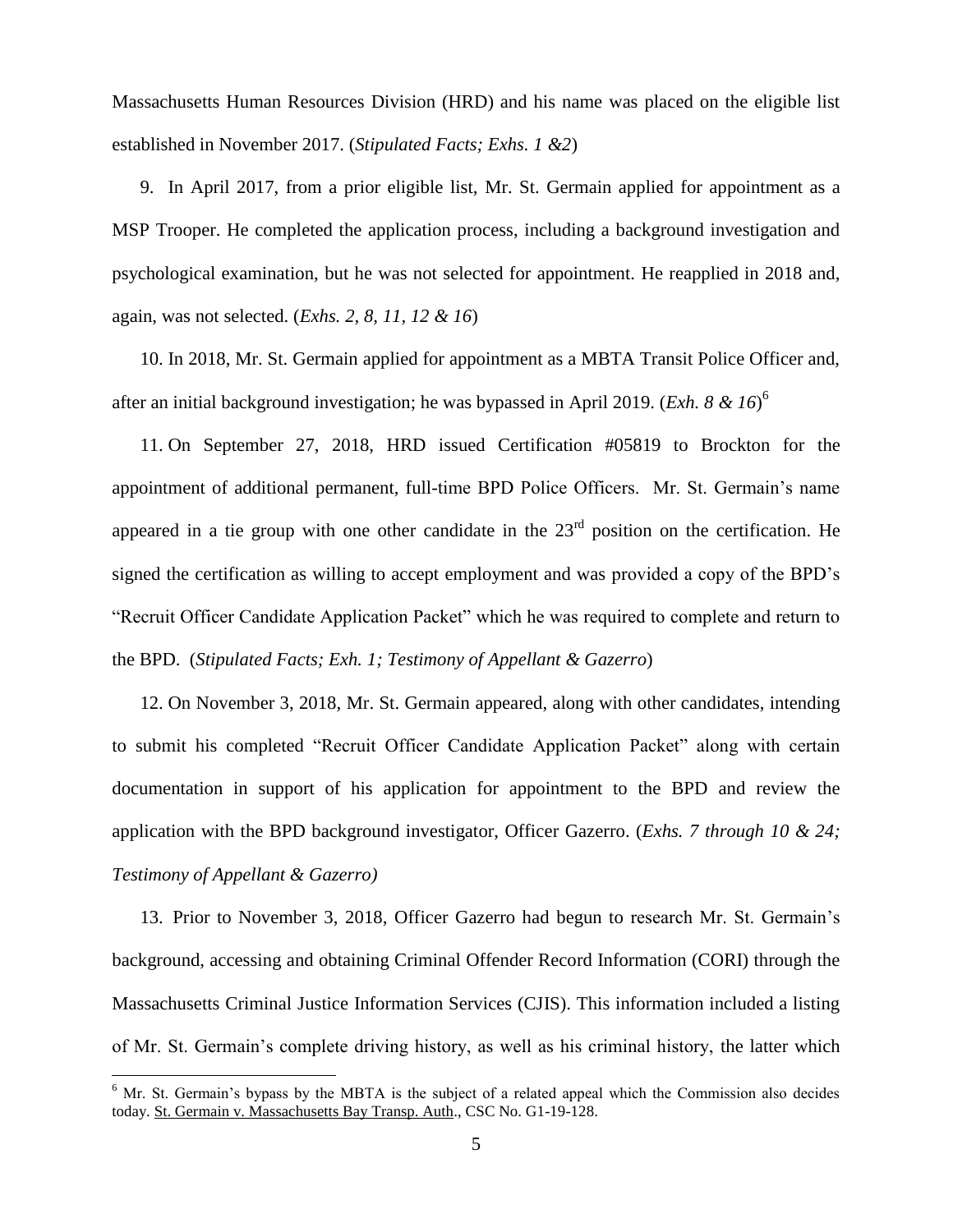identified all adult arraignments, including the two sealed records, and all juvenile appearances. (*Exh. 23; Testimony of Gazerro*)

14. Officer Gazerro obtained copies of the police reports regarding Mr. St. Germain on file with the Medford Police Department, which had responded to the 2007 and 2013 incidents involved in the two sealed criminal matters. (*Exh. 18*)

15. Officer Gazerro secured a report from COPLINK, a private third-party company that provides law enforcement agencies with detailed information about subjects, including CORI, extracts from police incident reports and other data. He also procured reports from the Insurance Services Office (ISO) which identified all insurance claims for which Mr. St. Germain's name was associated, as well as two reports from Thompson Reuters, which searched for information about Mr. St. Germain's residences, utility services, phone numbers, motor vehicles and possible relatives and neighbors. (*Exhs. 4 through 6; Testimony of Gazerro*)

16. Officer Gazerro also obtained a copy of Mr. St. Germain's 2018 application to the MBTA Transit Police and spoke to an MSP Trooper who permitted Officer Gazerro to review Mr. St. Germain's application papers on file with the MSP (and take notes but no copies). Officer Gazerro is not certain when he received this information but his initial contact with the MSP occurred on or about November 13, 2018. His review of the MSP application file occurred after Brockton had sent out its bypass letter to Mr. St. Germain and was motivated by the anticipation of an appeal. (*Exhs 11. 12 & 16; Testimony of Gazerro*)

17. Mr. St. Germain appeared at the BPD on November 3, 2018. Prior to processing him with the other candidates, Officer Gazerro called him aside. Officer Gazerro told Mr. St. Germain that "it appears he would be bypassed and that he had the option to withdraw and avoid the bypass." He said that "the reason we were going to look into bypassing him is because of his prior criminal record." He was told "it was his decision" but "by withdrawing he would remain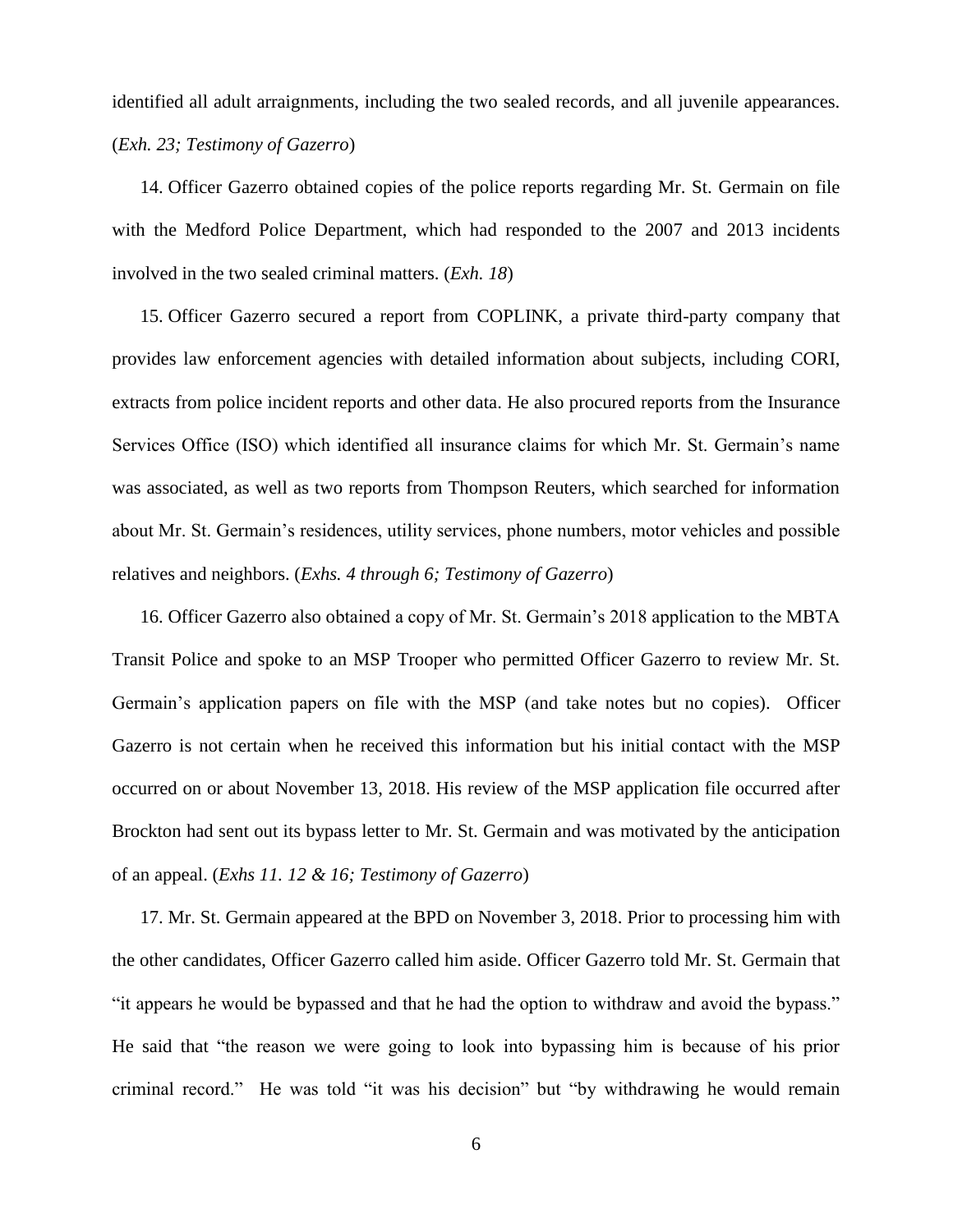available on the State Civil Service list" and if the BPD bypassed him other departments "will use our bypass as a reason not to hire him." (*Exh. 7; Testimony of Gazerro*)

18. After listening to Officer Gazerro, Mr. St. Germain declined to withdraw. He was taken in to join the other candidates for the next step in the process, which was an interview with Officer Gazerro to review their application packets. (*Exh. 7; Testimony of Appellant & Gazerro*)

19. When his turn came to be interviewed, Mr. St. Germain met with Officer Gazerro privately for approximately an hour or two. He presented his application and all additional required documentation which they reviewed in detail. The interview was not recorded, but Officer Gazerro took notes which he later transcribed. 7 (*Exh. 11; Testimony of Appellant & Gazerro)*

20. Officer Gazerro did not contact Mr. St. Germain's employers, references, neighbors or landlords. He did not follow-up with Mr. St. Germain about any of the information he received during his November 13, 2018 conversation with the MSP Trooper. At the Commission hearing, Officer Gazerro explained that, after what he had learned about Mr. St. Germain's residency, criminal and driving records he "already had enough" to recommend a bypass. (*Testimony of Gazerro*)

21. On November 15, 2018, Officer Gazerro submitted a report to his superior officer, Capt. LaFrance, containing his conclusion that "I would recommend the bypassing of Richard St. Germain." His report states:

"Mr. St. Germain lied in his applications, brings with him a criminal record that shows a propensity toward violence to resolve issues, domestic violence arrest in 2013 that included A&B and Intimidation, a lack of character and maturity by denying and

 $\overline{a}$ 

 $<sup>7</sup>$  The interview notes contain abbreviated summaries of subjects that Officer Gazerro covered during the interview,</sup> interspersed with information from other materials he had collected, as well as notes of his November 13, 2018 conversation with the MSP, clearly prepared after the interview. Neither the notes nor Officer Gazerro's testimony provide a sufficiently reliable basis to know which information represents the interview conversation and which represents Officer Gazerro's thoughts about the information he had collected from other sources, either before or after the interview. (*Exh. 11; Testimony of Gazerro*)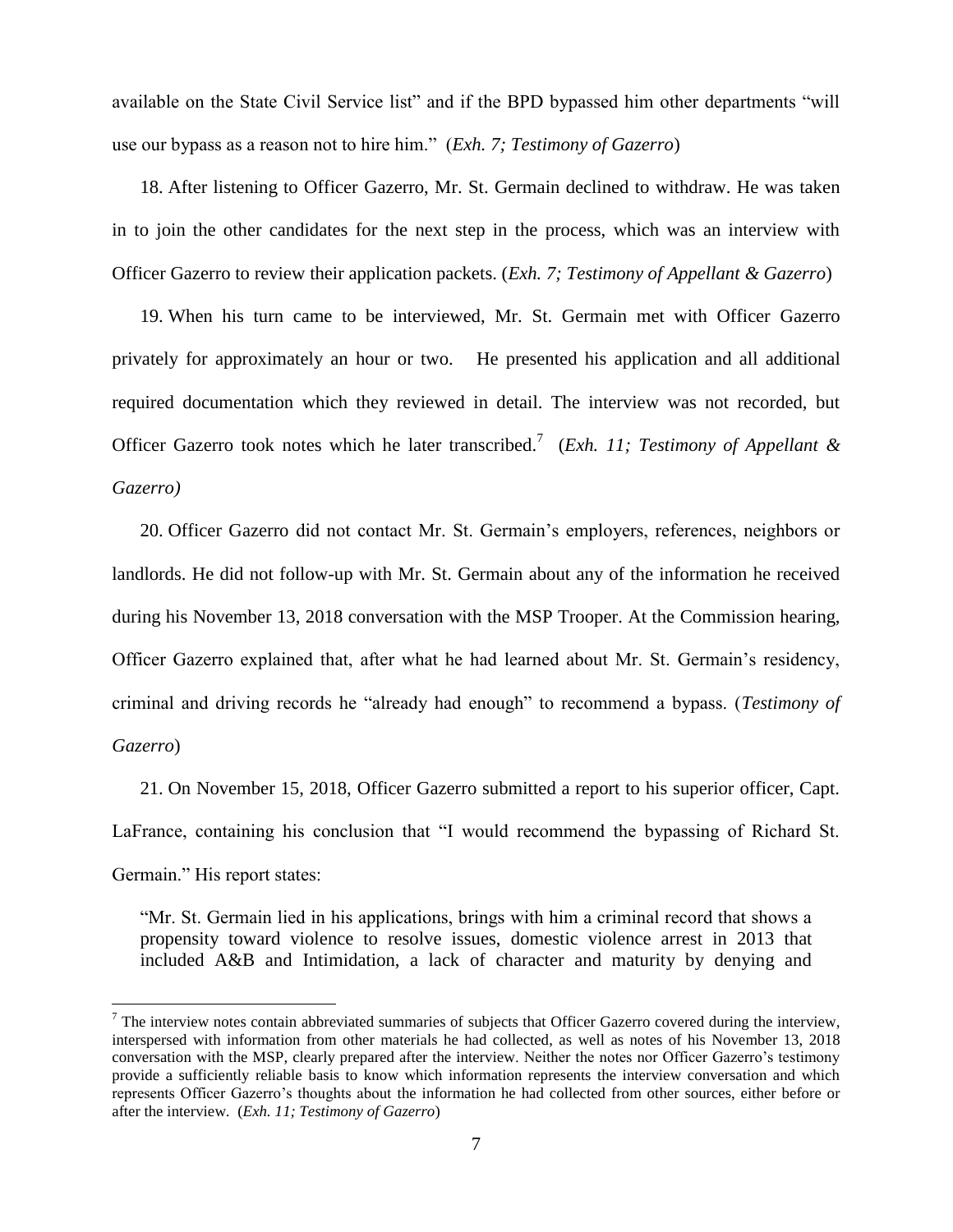deflecting responsibility for the issues that have arisen in his life, an unequivocal poor past employment history, excessive motor vehicle violations to include suspension of his driving license and not in compliance with residency."

"Many of these issues bring into question the suitability of his being issued or reissued an LTC which is a requirement to be hired. He does have an LTC issued by Woburn PD but . . . [a]fter conversation with our licensing officer, this candidate would typically be denied an LTC in the City of Brockton as unsuitable. The candidate had an LTC issued by the State of Utah that has since been revoked."

"[H]e lied about ever being listed as a runaway or missing person and . . . had prior knowledge that he had in fact been reported as a runaway to the Boston Police . . . ."

"His criminal record (juvenile and adult) includes multiple  $A\&B$ 's and a Domestic  $A\&B$ as recently as 2013. The victim is the mother of his children . . . [W]hen asked if there was a court order for support [Mr. St. Germain] stated there was not and that he and the children's mother came to an amicable agreement that did not require court intervention which contradicts the children's mothers statement."

"The candidate is claiming residence but utility and credit card records indicate he was not a city resident during the times required to claim residency."

"[T]he candidate lied, intentionally omitted or failed to follow instructions regarding the answer to the question . . . where it asked to list those currently living with you. [He] marked this question; "N/A"; however his current girlfriend and brother currently live with him."

". . . [H]e has either quit or been fired from most of his previous jobs which indicates an unequivocal poor past work history."

"There is an extended period of time from 2011 to 2013 that the candidate omitted /failed to report . . . whether he was even employed or not."

(*Exh. 13*)

22. By letter dated January 23, 2019, BPD Chief Crowley informed Mr. St. Germain that he

had been bypassed for the reasons stated in Officer Gazerro's November 15, 2018 report. (*Exh.* 

*13*)

23. Brockton eventually hired seventeen (17) candidates from Certification #05819, of which

eight (8) were ranked below Mr. St. Germain, all of whom were Brockton residents. (*Stipulated* 

*Facts; Exhs. 1 & 13; Testimony of Gazerro*)

24. This appeal duly ensued. (*Claim of Appeal)*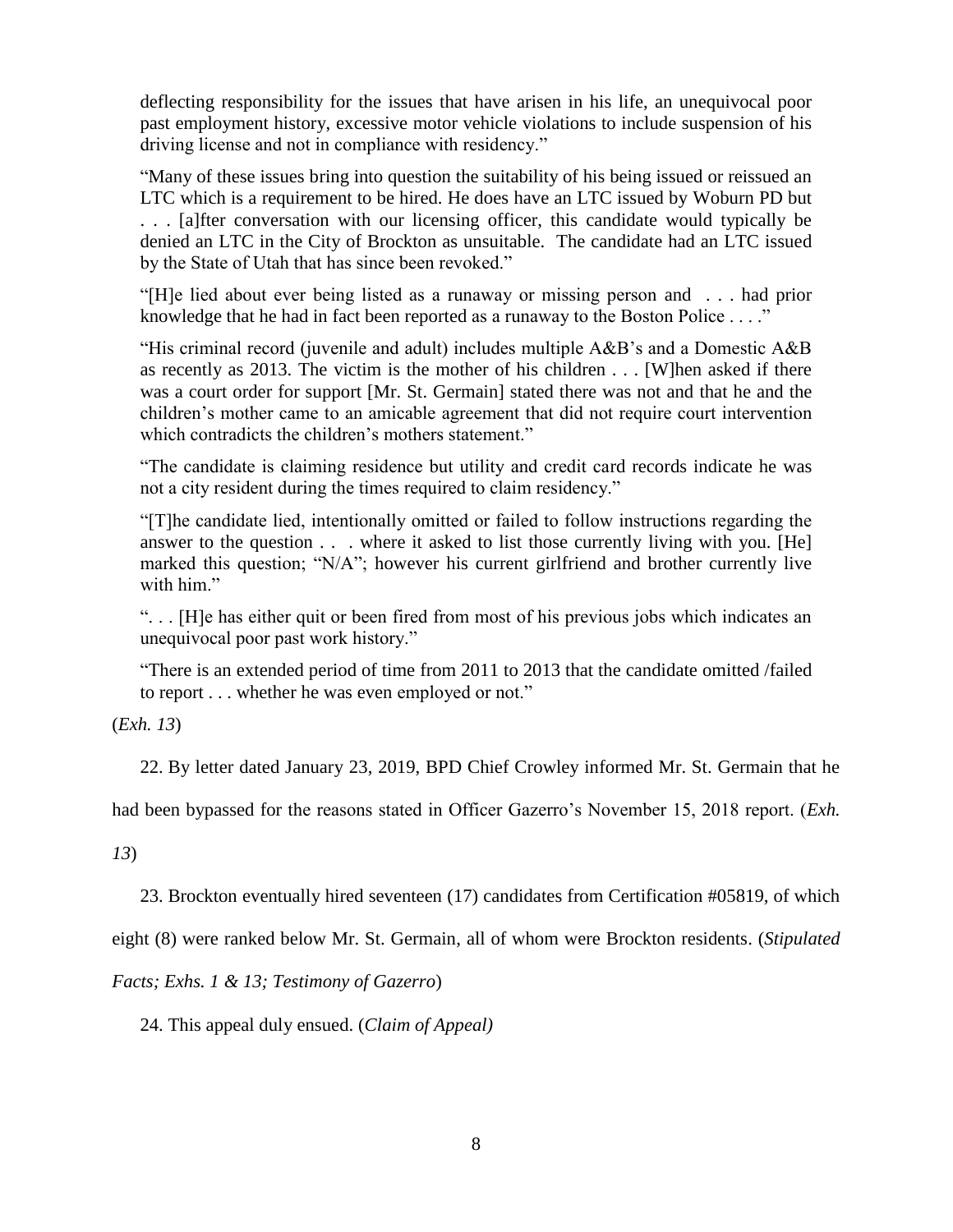## Residency

25. On the residency issue, Brockton relies entirely on entries in third-party reports, mainly, the Thomson Reuters report, that show a "Utility Service Connect Date" for "CONVENIENCE" Utility Service(s) of 2/24/2017 at the Woburn address that he listed as the next place he lived after Brockton. Officer Gazerro was not personally familiar with the source of that entry, how it was collected, or how it could be interpreted or reconciled with different dates listed elsewhere in the report as the period(s) of his residence at the Woburn address. (*Exhs. 4 & 8;Testimony of Gazerro* )

26. At the Commission hearing, Mr. St. Germain provided copies of the leases for both the Brockton and Woburn apartments. (*Exhs. 14 & 15*)

27. Officer Gazerro did not visit or contact the manager of the apartment in Brockton or any other residences listed in Mr. St. Germain's application. (*Exh. 8; Testimony of Gazerro*)

28. The Brockton lease, in the name of Mr. St. Germain and his current domestic partner, Ms. V, was a renewal of the tenancy at that address where he had lived since 2014, and ran from January 1, 2016 through March 26, 2017. The unusual term of 14 months and 26 days was specifically selected in advance because Mr. St. Germain knew he would be taking the municipal police exam in March 2017 with the intent of applying to become a Brockton Police Officer, and made it his intention to maintain his residency in Brockton through the date of the exam so that he would be entitled to claim Brockton residency at the time of the exam. (*Exhs. 3 through 5, 8 & 14; Testimony of Appellant and Ms. V*)

29. The Woburn lease, in the name of Mr. St. Germain and Mr. B (his brother, who was going to move in with Mr. St. Germain), was executed on or about February 3, 2017, to commence March 16, 2017 and run through March 14, 2018. Mr. St. Germain continued to live in Brockton with Ms. V until after he took the civil service examination, when he and Ms. V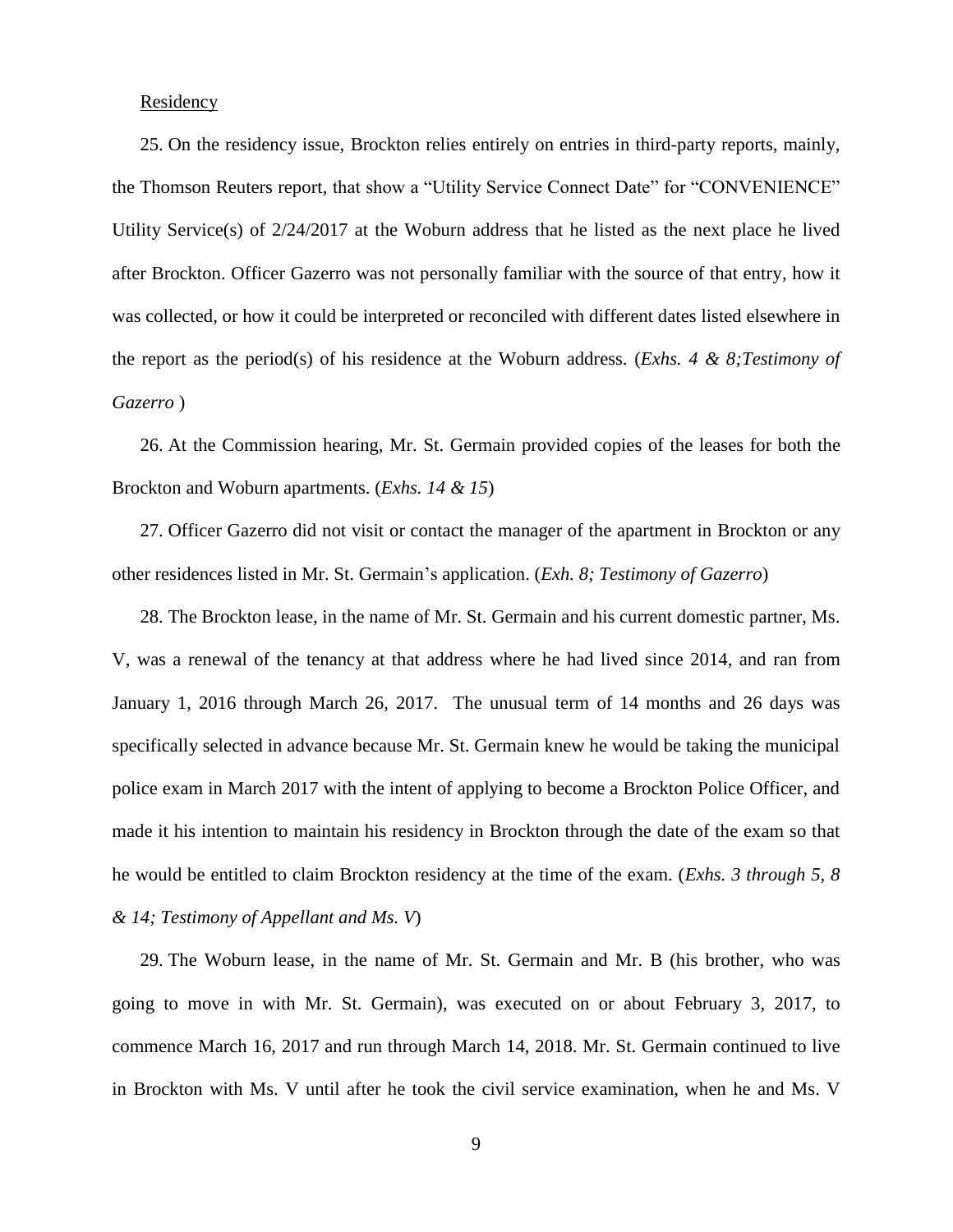moved his belongings from Brockton to Woburn. The "Move-Out Statement" from the Brockton landlord confirms that notice had been given to the landlord on January 21, 2017 that Mr. St. Germain would be moving on March 26, 2017 and that his rent for March 2017 was prorated through that date. He moved his furniture, including his bed, and spent the night in Woburn for the first time on March 26-27, 2018. (*Exh. 14; Testimony of Appellant and Ms. V*)

## Criminal Record

30. On May 15, 2007, at approximately 10PM, the Medford Police responded to a report of a domestic disturbance. Upon arriving on scene, Ms. C (then pregnant with their first of three children) met the officers outside the residence and stated that her boyfriend (Mr. St. Germain) was inside. The officers went to speak with him. The report does not indicate what interaction occurred with Mr. St. Germain. The report states that Ms. C had his belongings packed up and, when he came home, she told him to move out but he began to unpack his stuff and started putting it back into a dresser drawer. Ms. C reached to take his belongings out of the drawer. Mr. St. Germain grabbed her arm as he closed the drawer, causing her to catch her fingers in the drawer. She said that he also hit her with a stuffed animal. She was advised of her rights to seek a restraining order but declined. Based on her report, Mr. St. Germain was arrested and booked on a charge of domestic assault & battery. The charges were dismissed in December 2007 and the criminal record sealed. (*Exhs. 8, 18 & 23)*

31. Mr. St. Germain does not deny that the incident occurred and resulted in his arrest. He agrees that the account contained in the police report is largely accurate but not complete. He vigorously denied that he threatened or assaulted Ms. C or engaged in any other form of criminal misconduct. (Exh.3; Testimony of Appellant (*Exh.8; Testimony of Appellant*)

32. At the Commission hearing, Ms. C largely stood by what she had told the police, but she did agree that, although Mr. St. Germain was "upset" with her, he was not out of control, and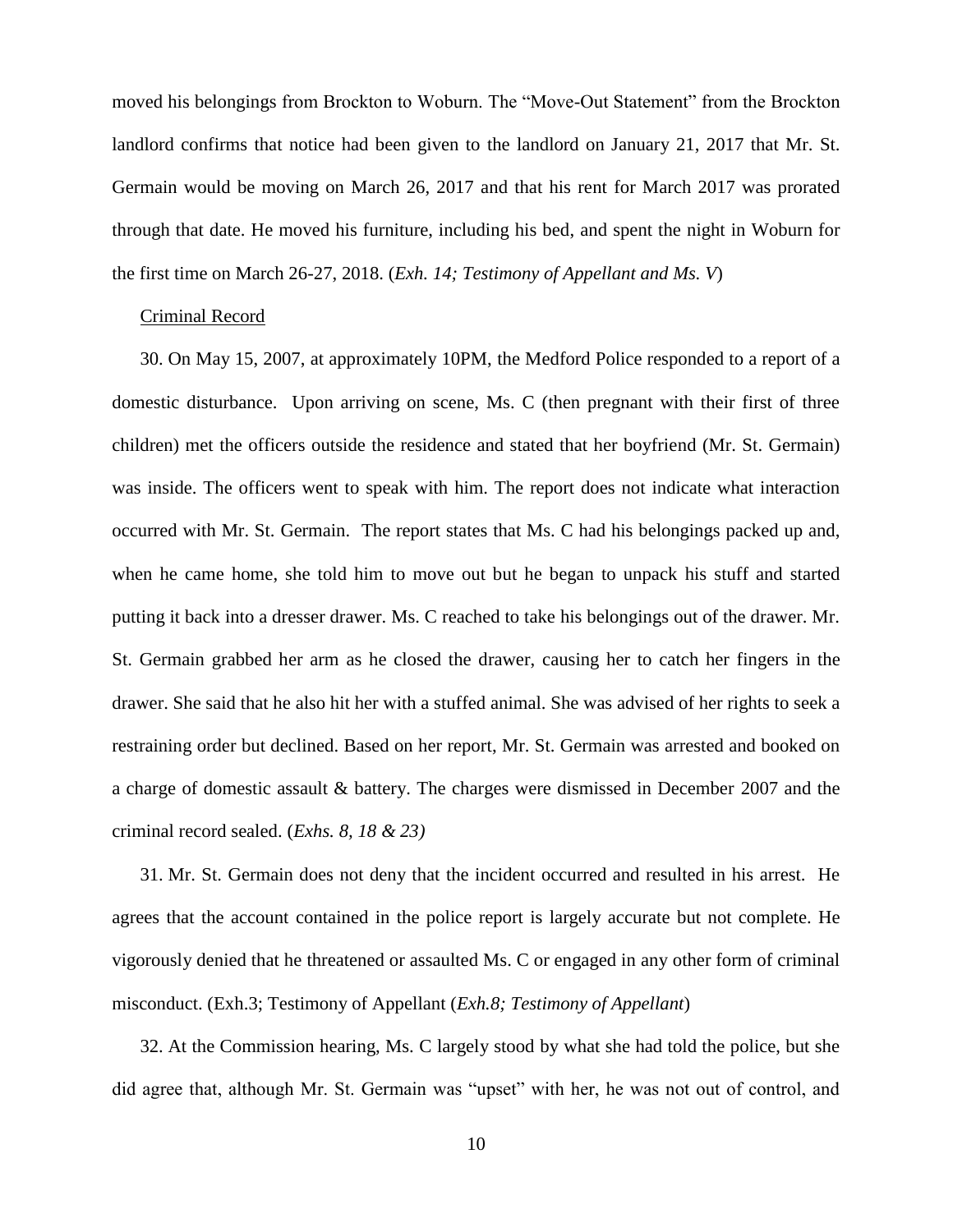added that she did not believe Mr. St. Germain intentionally tried to slam the drawer on her finger and that she was never in fear that he would harm her in any way. (*Testimony of Ms. C*)

33. Brockton also obtained a Medford Police "CAD Incident Report" concerning a 6/30/2010 response to a "Domestic" incident, but there is no substantive information in the documents provided to Brockton about the call, except the time the two Medford Police Officers were dispatched (10:28 AM) and the time the call was cleared (10:35 AM). (*Exh. 18)*

34. On May 6, 2013, at approximately 10:30 PM, the Medford Police responded to a 911 call received from a friend of Ms. C. According to the police report, at approximately 10:15 PM, Mr. St. Germain had dropped off their three children and left, but returned about fifteen minutes later and started banging on the front door. Mr. St. Germain told Ms. C. that he had learned something that he said warranted giving his daughters a "time out". Ms. C said the children were already asleep and he should come back in the morning. According to the police report, Ms. C said Mr. St. Germain tried to pry open a front window and, then, before she could call 911, Mr. St. Germain was inside. She thought he came through a rear window.. She said that an argument then ensued, during which Mr. St. Germain grabbed her, she spun around and he took Ms. C's cell phone and left. She then contacted the Medford Police. (*Exh. 18; Testimony of Ms. C*)

35. Mr. St. Germain was tracked down by Randolph Police at the residence where he was staying and taken into custody by Medford Police officers. According to the police report, en route to the police station, Mr. St. Germain stated that he had been with his daughters the entire day. After he dropped them off, his current girlfriend told him she had seen something "troubling" about his daughters. He turned back to Ms. C's home. He tried to contact Ms. C but she did not return his messages or texts or answer her cell phone. He knocked on the front door and Ms. C came to the door and told him to go away. He could see his daughters in the background and could see Ms. C yelling at them. He returned to his vehicle and retrieved the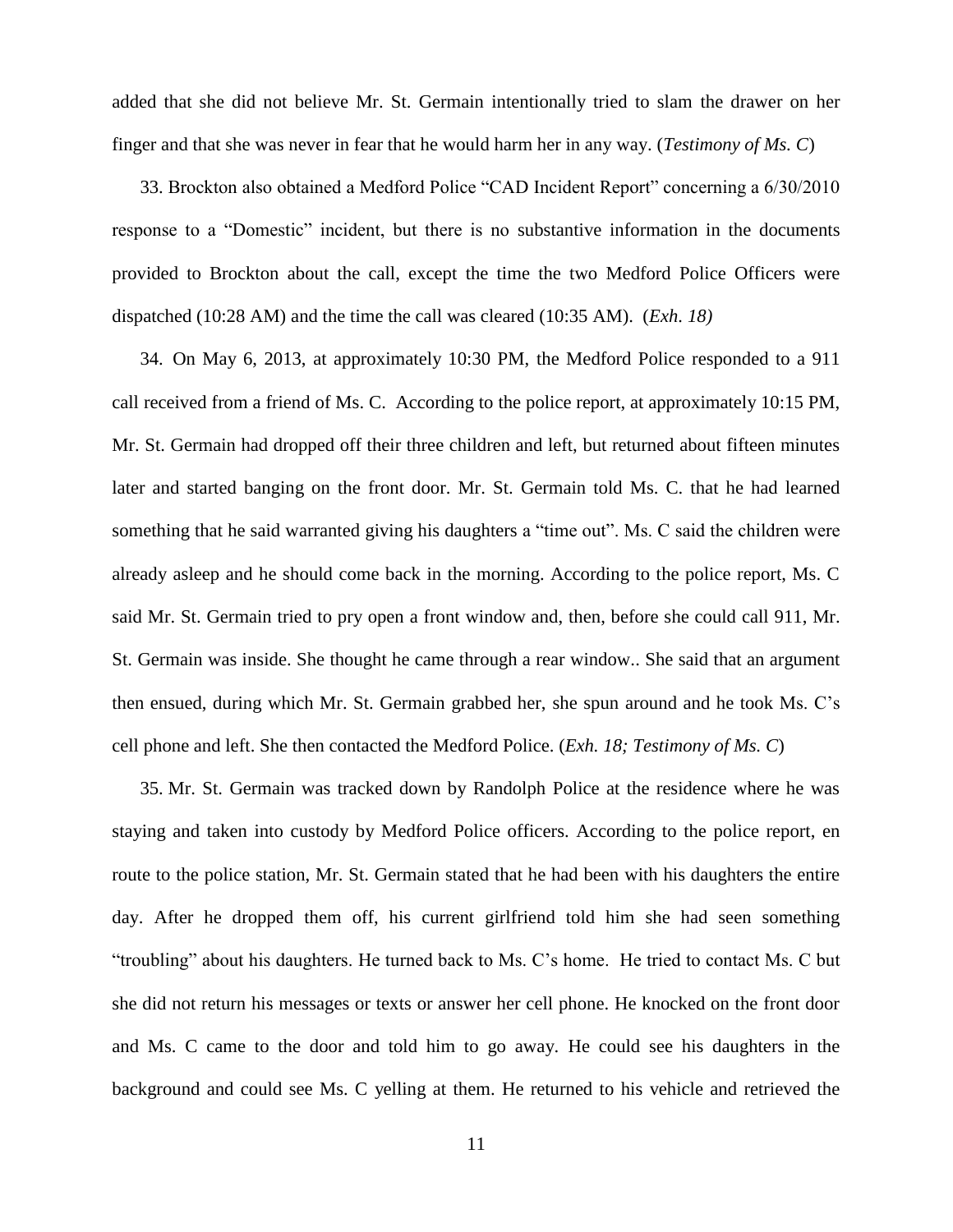house key to the back door (not a window) which he used to enter the home. He met Ms. C in the dining/kitchen area. They argued, but it never got physical, and Ms. C ran out the front door. He initially denied knowing about Ms. C's cell phone, but when asked again, he admitted that he "was right" and had "got rid of the cell phone by throwing it out the car window." (*Exh. 18*)

36. Based on the foregoing information received from both Ms. C and Mr. St. Germain, Medford Police placed him under arrest with the intent to charge him with domestic assault and battery, breaking and entering with intent to commit a felony, and intimidation of a witness. The Medford Police also notified the Department of Families and Children (DCF), filed a "51A" Report of Child Abuse), and confiscated his Massachusetts LTC and his Middlesex Sheriff's Department issued firearm. Medford Police later learned that Mr. St. Germain also held Utah LTC and notified that state's authorities of Mr. St. Germain's arrest. (*Exh. 18)*

37. Mr. St. Germain was charged with Assault & Battery, Witness Intimidation and Breaking and Entering with Intent to Commit a Felony. On August 8, 2013, after filing of a Nolle Prosequi, all charges were dismissed. The record was later sealed. (*Exh. 23*)

38. Mr. St. Germain agrees that the May 2013 incident occurred and that the charges resulted in his arrest, a one-year (negotiated) suspension of his LTCs and loss of his job at the Middlesex Sheriff's Office. He disputes parts of the police report and the DCF 51A and denies any criminal behavior or intent to commit any crime. He specifically denies that he ever "threatened" Ms. C or physically assaulted her. (*Exhs. 8 & 18; Testimony of Appellant*) 8

39. As the police report indicated, Mr. St. Germain told Ms. C they needed to talk about some "troubling" behavior by their children but, for some reason, Ms. C was visibly angry with Mr. St. Germain and, refused to talk with him. At the Commission hearing, Ms. C confirmed that the reason she was angry with Mr. St. Germain and did not then want to talk to him was because

 $\overline{a}$ 

<sup>8</sup> There was no evidence to indicate what action, if any, resulted from the "51A". (*Exh.18*)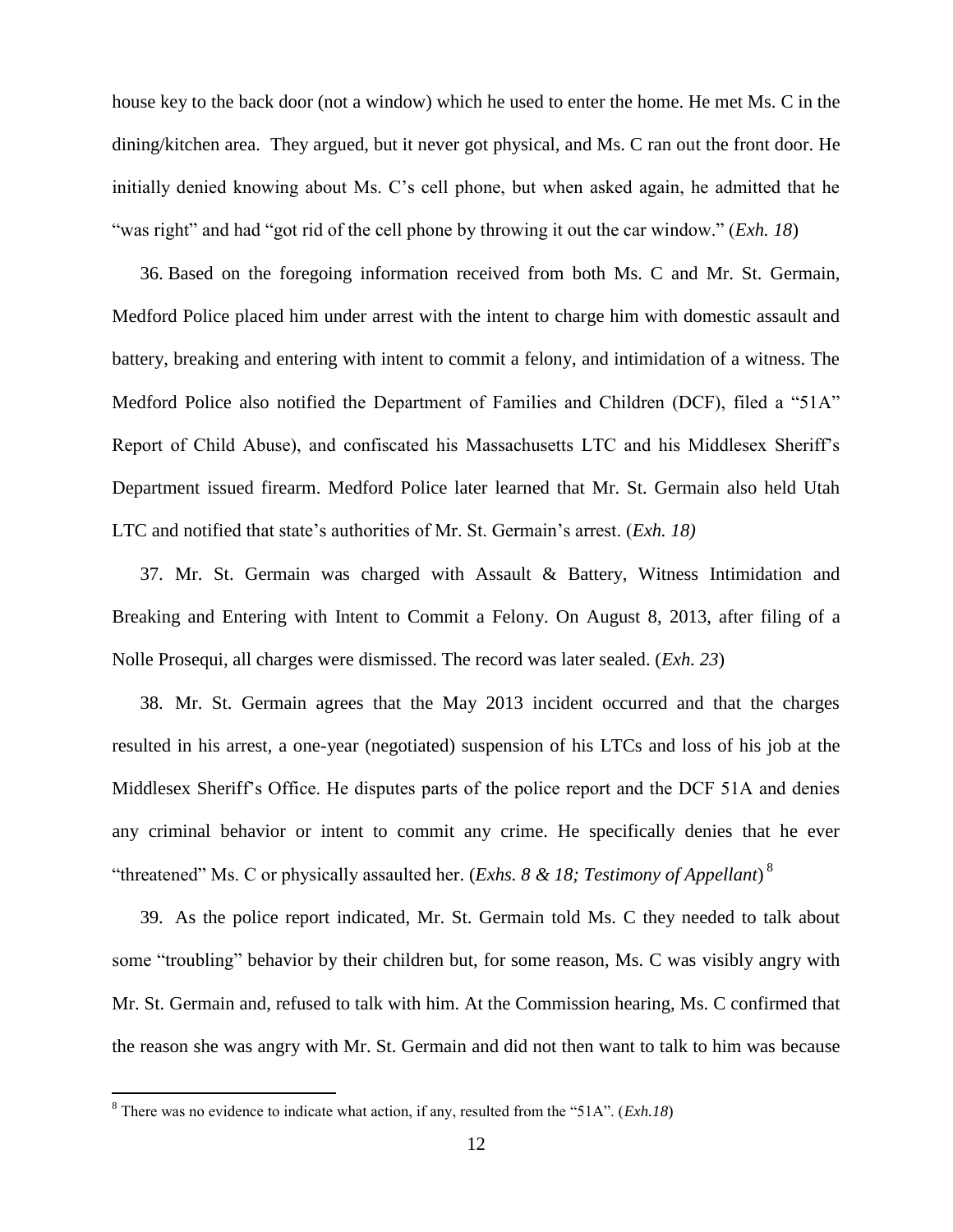she had seen that he had been out with Ms. V and that the children had met "Daddy's new friend" before she did. (*Testimony of Appellant & Ms. C*)

40. During her Commission testimony, Ms. C admitted that she depended on Mr. St. Germain to support their children and that her interest in Mr. St. Germain's financial support was in her mind when the criminal cases against him were under consideration. She also admitted that both she and Mr. St. Germain could get "emotional" at times but he was not a "violent person", he was never abusive to her and she was "never physically afraid" of him. (*Testimony of Ms. C*)

41. Ms. C did not make the comments about Mr. St. Germain that Officer Gazarro attributed to her, allegedly disparaging him about his suitability to become a police officer. In particular, she called her prior relationship with Mr. St. Germain, although it included "lots of arguments", typical of any couple. Both she and Mr. St. Germain called their current "working relationship" good overall. She especially praised him for how well she saw him get along with their children and how "really, really good" he is handling difficult and stressful situations involving them and others. Mr. St. Germain and Ms. C had multiple discussions about his intention to become a police officer and how to plan for how to handle the relationship with their children while he was attending the academy. (*Testimony of Appellant & Ms. C*)

# Driver History

42. In concluding that Mr. St. Germain's driving record reflected "excessive motor vehicle violations including suspension of his driving license", Officer Gazerro considered all of the entries on Mr. St. Germain's Driver History going back to 2005, including those for which he was found "Not Responsible." (*Exhs. 6, 8, 19 & 23; Testimony of Gazerro*)

43. Brockton also relies on what it describes as a 60-day suspension of Mr. St. Germain's driving license in 2008 for failure to pay fines and costs, but Officer Gazarro was unable to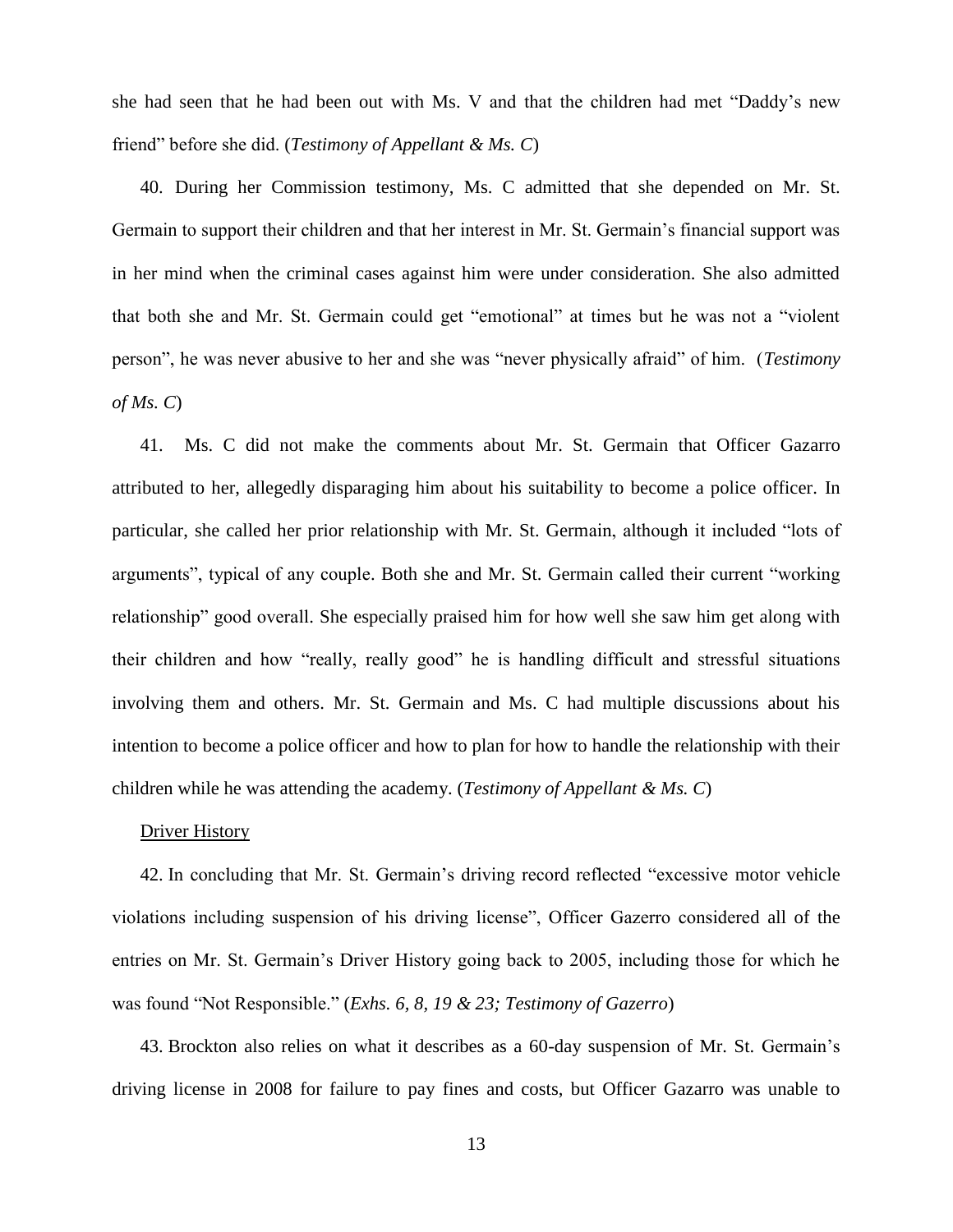correlate that assertion to specific entries on the RMV driving record. Mr. St. Germain disclosed on his application that his driver's license was suspended once "due to 7 surchargeable events". (*Exhs. 6, 8, 13, 19 & 23; Testimony of Appellant & Gazerro*)

### License to Carry (LTC)

44. Officer Gazerro's conclusion that Mr. St. Germain was not suitable to be licensed to carry a firearm is based solely on a conversation with another BPD officer who did not testify before the Commission but who purportedly opined that Mr. St. Germain's criminal history would preclude him from recommending issuing him an LTC. (*Testimony of Gazerro*)

45. The undisputed evidence in this record indicates that Mr. St. Germain has held, and currently does hold, two personal LTCs, an unrestricted Class A license issued by the Woburn PD and another concealed carry license issued by the State of Utah. He also carries a duty firearm issue by the Suffolk Sheriff. (*Exhs. 22 & 25; Testimony of Appellant*)

46. Although both of Mr. St. Germain's personal LTC's were suspended for a period of one year after the 2013 domestic dispute incident, the statement in Officer Gazerro's November 15, 2018 letter that the Utah license was "since revoked" is contradicted by the evidence in the record. (*Exhs. 6, 8, 18 & 23; Testimony of Appellant & Gazerro*)

#### Employment History

 $\overline{a}$ 

47. Officer Gazerro's November 15, 2018 letter states that Mr. St. Germain has "quit or been fired" from most of his jobs and "omitted/failed to disclose . . . whether he was even employed or not" from 2011 to 2013. His Commission testimony did not corroborate this statement. (*Exh. 13; Testimony of Gazerro*) 9

<sup>9</sup> Officer Gazerro agreed that, as a result of his review of Mr. St. Germain's MSP application after the bypass decision had been issued, he learned that Mr. St. Germain had nine employment references from Middlesex and Suffolk Sheriff Departments' officers (including the Suffolk Sheriff Deputy Superintendent, all of which were positive. (*Exh.1; Testimony of Gazerro*)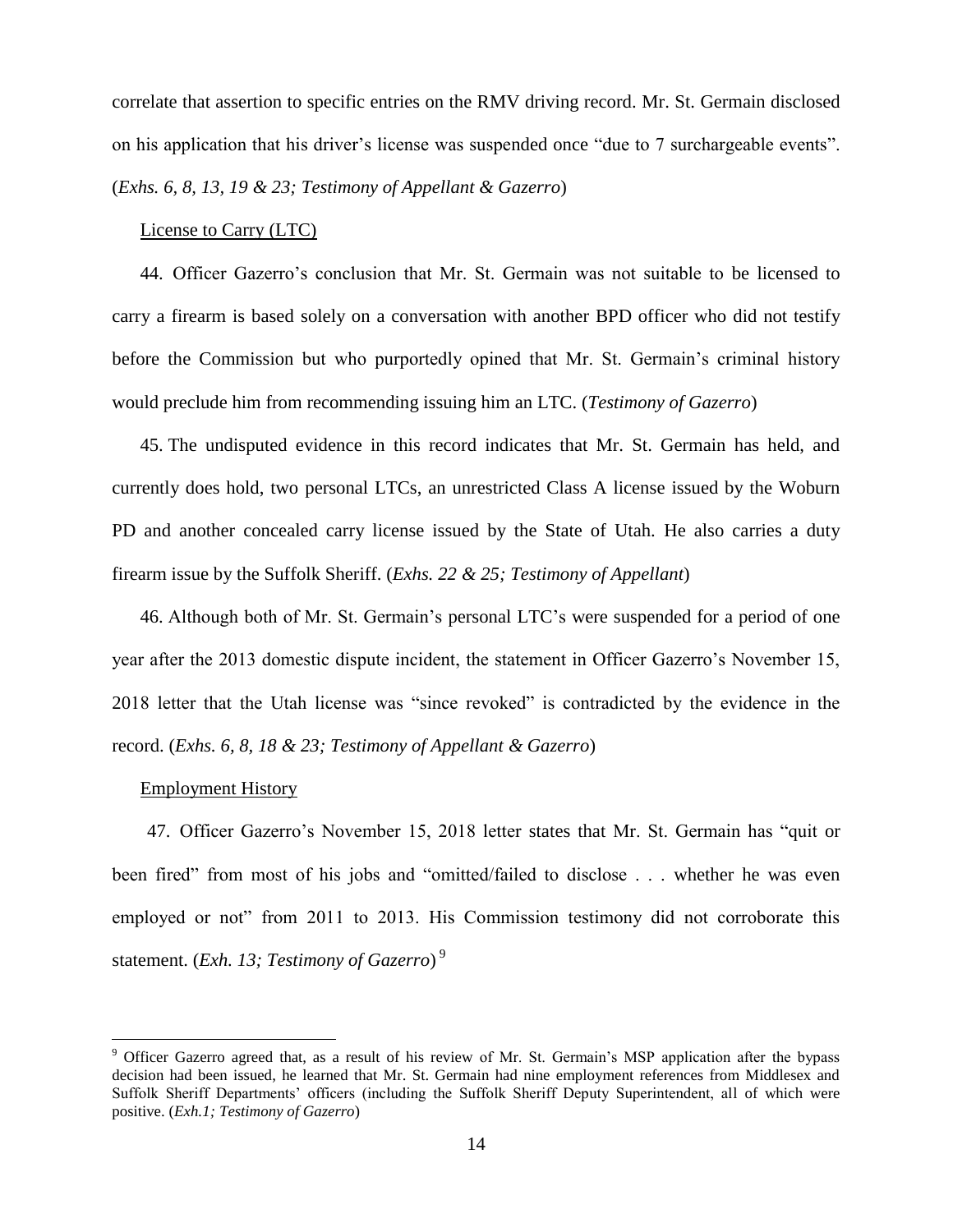48. As to the reasons for leaving his prior jobs, Mr. St. Germain admitted that he was discharged involuntarily from the Middlesex County Sheriff's Office while serving as a probationary employee. He was not "fired" from any other jobs. He was "laid off" by Fidelity due to the 2008 recession, left Apollo Investments and stopped his per diem job at Beth Israel Deaconess Hospital to take his current job with the Suffolk County Sheriff, and, similarly, left Toys R US to take the job with the Middlesex County Sheriff. (*Exh. 8; Testimony of Appellant*)

49. As far as his employment between 2011 and 2013 is concerned, Mr. St. Germain did disclose on his application that he was employed with Toys R Us from 10/2010 to 02/2011 and was employed with the Middlesex Sheriff from 2/2011 to 6/2013. He also listed his period of unemployment between his lay-off from Fidelity in 2008 and his employment at Toys R Us, although he stated the time frame as "11/2008 to 10/2018", an obvious typo of the last digit. (*Exh. 8*)

## False Statements

50. Officer Gazerro's November 15, 2018 letter recommending that Mr. St. Germain be bypassed also concluded that Mr. St. Germain had been untruthful during the application process: (1) he lied on his application about not ever being listed as a runaway or missing person; (2) his statement about the absence of court-ordered arrangements between Ms. C and himself for support of their children "contradicts" Ms. C's statements; and (3) he "lied, intentionally omitted or failed to follow instructions" on the application when asked to "list those currently living with you." (*Exh. 13: Testimony of Gazerro*)

51. The evidence established the following facts regarding these conclusions.

 Mr. St. Germain answered NO to a question in the Criminal Record portion of the BPD application: "Have you ever been reported to a law enforcement agency as a missing person or runaway?" In fact, when he was a group home resident, on several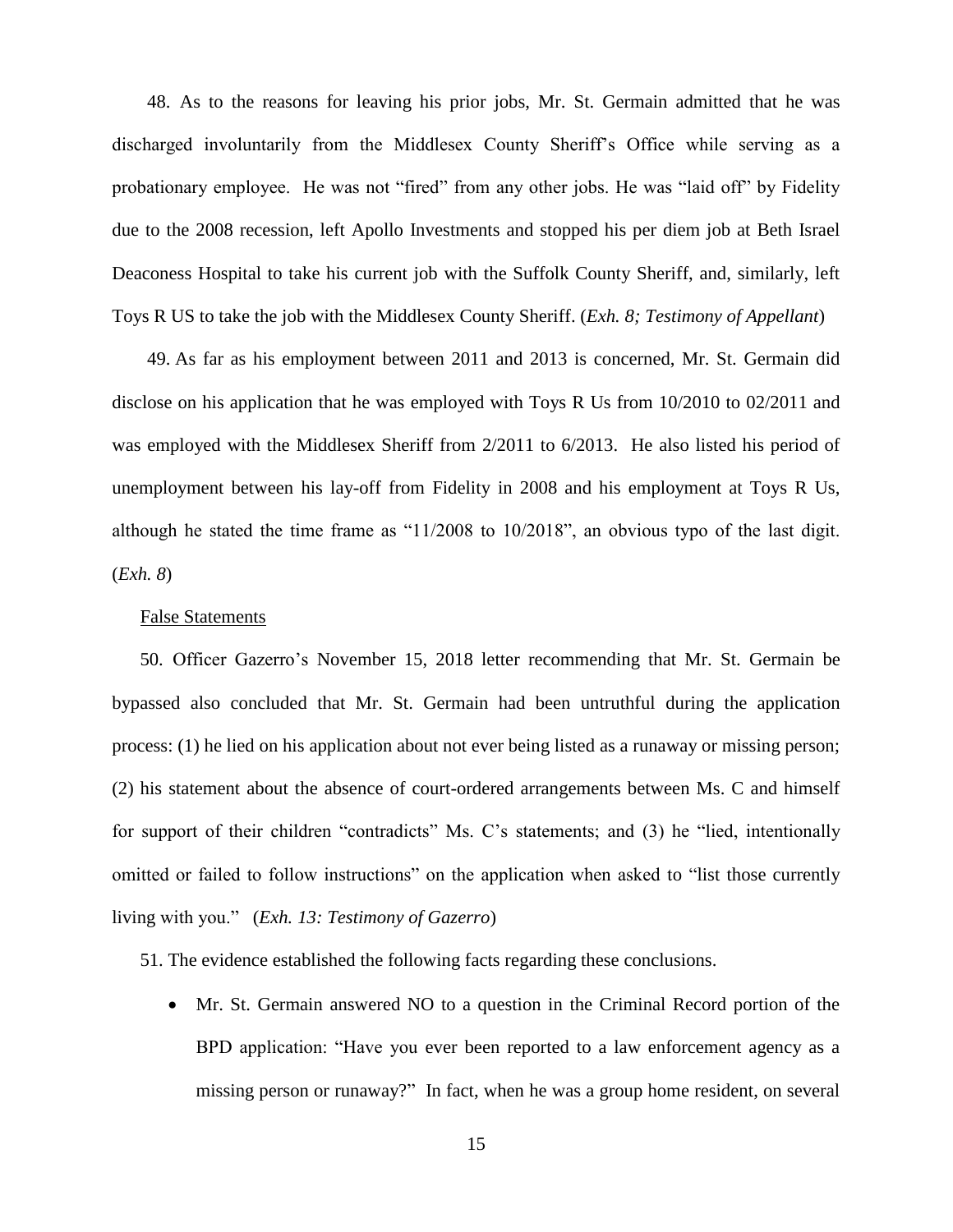occasions in 2002 and 2003, the group home staff called in a "missing person" report to the police when he had not returned home by the 4:00 pm curfew, which was the required protocol. Mr. St. Germain later returned home and the incident was filed without further action. Mr. St. Germain was not aware of these reports until they were brought to his attention, first during his initial MSP application and then during his interview with Officer Gazerro. He left the home to go to work and did not consider that his tardy return was equivalent to being a "missing person". His omission was not intentional. (*Exhs. 6, 8 & 11: Testimony of Appellant* & Gazerro)

- In January 2014, pursuant to an agreement for judgment filed with the Essex Probate Court, Mr. St. Germain and Ms. C agreed to terminate his child support obligation and entered into a joint support agreement by which they shared joint legal and physical custody under mutually acceptable terms. The agreement was modified to adjust the parenting schedule in 2016. Both parties were represented by counsel. These arrangements have been implemented without acrimony and there has been no court intervention since these agreements went into effect. (*Exhs.6, 20 & 23; Testimony of Mr. St. Germain & Ms. C*)
- In the block provided in the BPD application for "CURRENT SPOUSE/ SIGNIFICANT OTHER", Mr. St. Germain listed Ms. V, and provided the required personal details, including her current residence in Woburn (same as Mr. St. Germain). In the block provided for "RELATIVES", Mr. St. Germain listed, among others, his brother who also lived with him, again providing the required personal details and residential address in Woburn (same as Mr. St. Germain). In the block that follows these two sections of the application, which asks for the "NAME(S) OF ALL OTHERS RESIDING WITH YOU", Mr. St. Germain wrote "N/A". (*Exh. 8*)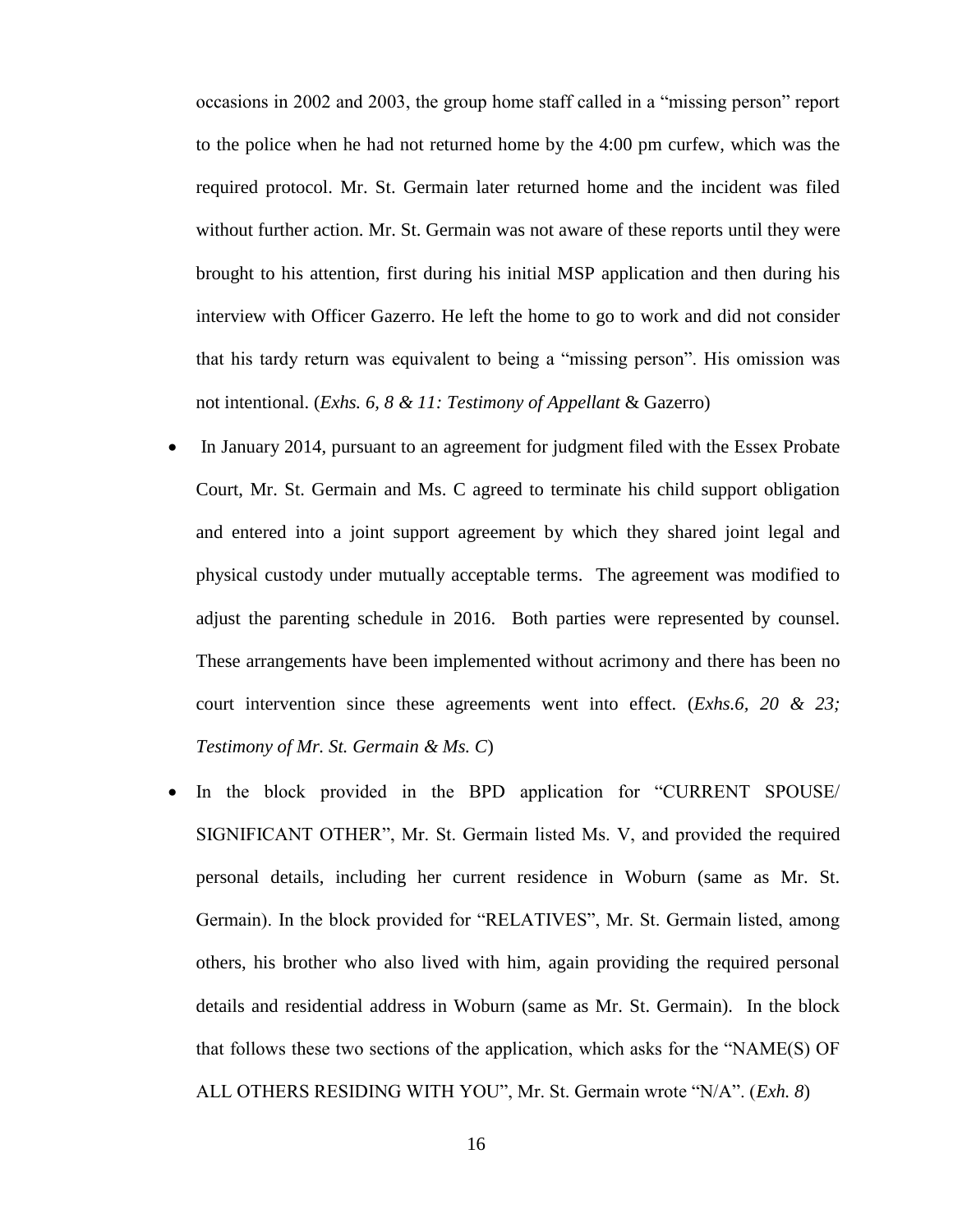# **APPLICABLE CIVIL SERVICE LAW**

The core mission of Massachusetts civil service law is to enforce "basic merit principles" for "recruiting, selecting and advancing of employees on the basis of their relative ability, knowledge and skills" and "assuring that all employees are protected against coercion for political purposes, and are protected from arbitrary and capricious actions." G.L.c.31, §1. See, e.g., [Massachusetts Ass'n of Minority Law Enforcement Officers v. Abban,](http://web2.westlaw.com/find/default.wl?mt=Massachusetts&db=578&rs=WLW15.04&tc=-1&rp=%2ffind%2fdefault.wl&findtype=Y&ordoc=2029136022&serialnum=2001441097&vr=2.0&fn=_top&sv=Split&tf=-1&pbc=70F732C1&utid=1) 434 Mass. 256, 259, [\(2001\);](http://web2.westlaw.com/find/default.wl?mt=Massachusetts&db=578&rs=WLW15.04&tc=-1&rp=%2ffind%2fdefault.wl&findtype=Y&ordoc=2029136022&serialnum=2001441097&vr=2.0&fn=_top&sv=Split&tf=-1&pbc=70F732C1&utid=1) MacHenry v. Civil Serv. Comm'n, 40 Mass. App. Ct. 632, 635 (1995), rev.den.,423 Mass.1106 (1996)

Basic merit principles in hiring and promotion calls for regular, competitive qualifying examinations, open to all qualified applicants, from which eligible lists are established, ranking candidates according to their exam scores, along with certain statutory credits and preferences, from which appointments are made, generally, in rank order, from a "certification" of the top candidates on the applicable civil service eligible list, using what is called the 2n+1 formula. G.L.c. 31, §§6 through 11, 16 through 27; Personnel Administration Rules, PAR.09. In order to deviate from that formula, an appointing authority must provide specific, written reasons – positive or negative, or both, consistent with basic merit principles, to affirmatively justify bypassing a higher ranked candidate in favor of a lower ranked one. G.L.c.31,§27; PAR.08(4)

A person may appeal a bypass decision under G.L.c.31,§2(b) for de novo review by the Commission. The Commission's role is to determine whether the appointing authority had shown, by a preponderance of the evidence, that it has "reasonable justification" for the bypass after an "impartial and reasonably thorough review" of the relevant background and qualifications bearing on the candidate's present fitness to perform the duties of the position. Boston Police Dep't v. Civil Service Comm'n, 483 Mass. 474-78 (2019); Police Dep't of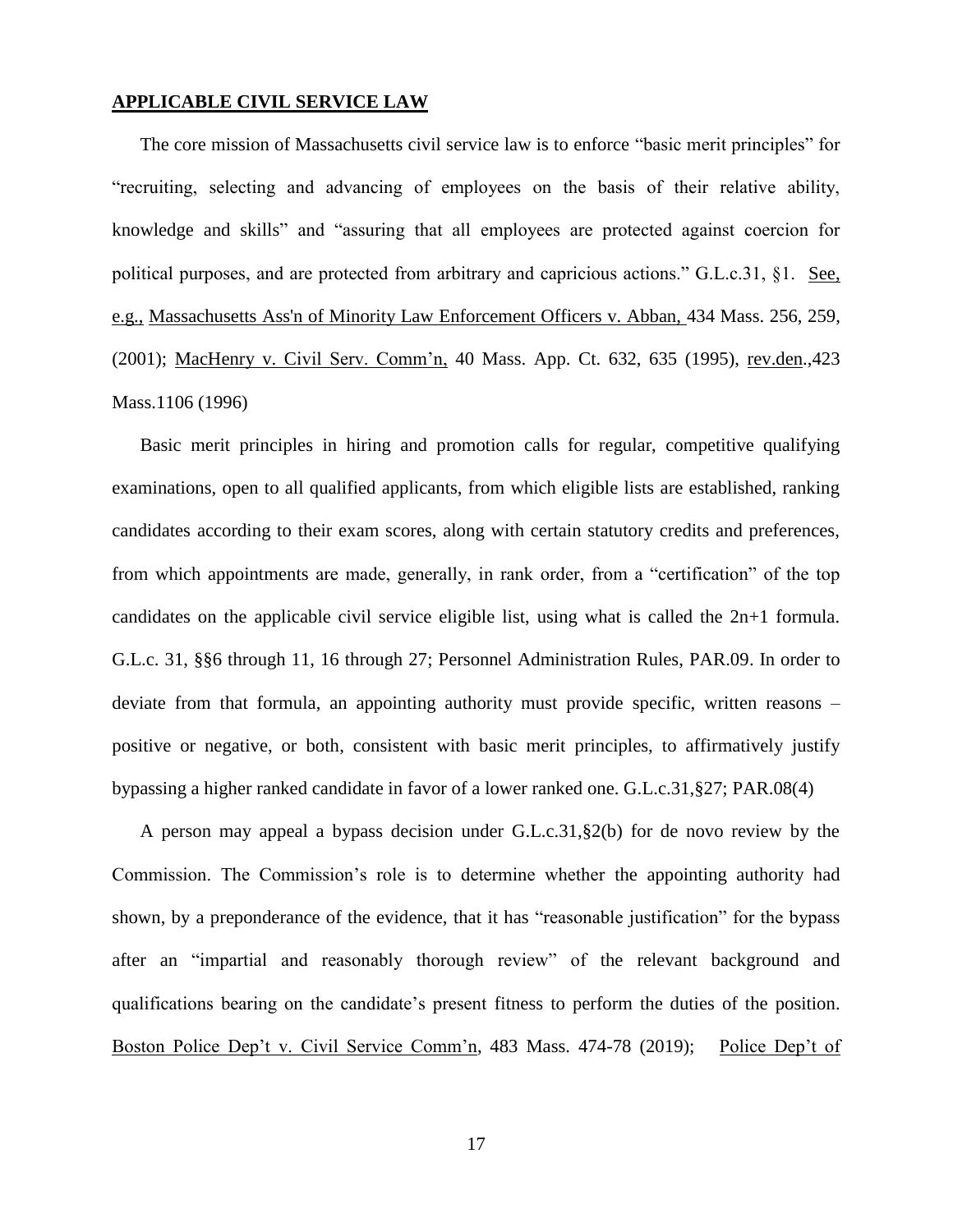Boston v. Kavaleski, 463 Mass. 680, 688-89 (2012); [Beverly v. Civil Service Comm'n, 78](http://web2.westlaw.com/find/default.wl?mt=Massachusetts&db=578&rs=WLW15.04&tc=-1&rp=%2ffind%2fdefault.wl&findtype=Y&ordoc=2029136022&serialnum=2023501172&vr=2.0&fn=_top&sv=Split&tf=-1&pbc=70F732C1&utid=1)  [Mass.App.Ct. 182, 187 \(2010\);](http://web2.westlaw.com/find/default.wl?mt=Massachusetts&db=578&rs=WLW15.04&tc=-1&rp=%2ffind%2fdefault.wl&findtype=Y&ordoc=2029136022&serialnum=2023501172&vr=2.0&fn=_top&sv=Split&tf=-1&pbc=70F732C1&utid=1) Leominster v. Stratton, 58 Mass.App.Ct. 726, 727-28 (2003).

"Reasonable justification . . . means 'done upon adequate reasons sufficiently supported by credible evidence, when weighed by an unprejudiced mind, guided by common sense and by correct rules of law' ". Brackett v. Civil Service Comm'n, 447 Mass. 233, 243 (2006); Commissioners of Civil Service v. Municipal Ct., 359 Mass. 211,214 (1971) and cases cited. See also Mayor of Revere v. Civil Service Comm'n, 31 Mass.App.Ct. 315, 321 (1991) (bypass reasons "more probably than not sound and sufficient")

Appointing authorities are vested with a certain degree of discretion in selecting public employees of skill and integrity. The commission ". . . cannot substitute its judgment about a *valid* exercise of *discretion based on merit or policy considerations* by an appointing authority" but, when there are *"overtones of political control or objectives unrelated to merit standards or neutrally applied public policy*, then the occasion is appropriate for intervention by the commission." City of Cambridge v. Civil Service Comm'n, 43 Mass.App.Ct. 300, 303-305, rev.den., 428 Mass. 1102 (1997) (*emphasis added*) However, the governing statute, [G.L.c.31,§2\(b\),](https://1.next.westlaw.com/Link/Document/FullText?findType=L&pubNum=1000042&cite=MAST31S2&originatingDoc=Ib21af0ded3bd11d99439b076ef9ec4de&refType=LQ&originationContext=document&transitionType=DocumentItem&contextData=(sc.History*oc.UserEnteredCitation)) gives the Commission's de novo review "broad scope to evaluate the legal basis of the appointing authority's action" and it is not necessary for the Commission to find that the appointing authority acted "arbitrarily and capriciously." Id.

## **ANALYSIS**

The preponderance of the evidence does not establish reasonable justification to bypass Mr. St. Germain for appointment to the position of a Brockton police officer based on the reasons it proffered to disqualify him. He did reside in Brockton for the one year period prior to taking the civil service examination and was entitled to claim residency preference in Brockton. Although Brockton was entitled to access and consider Mr. St. Germain's employment, criminal and driver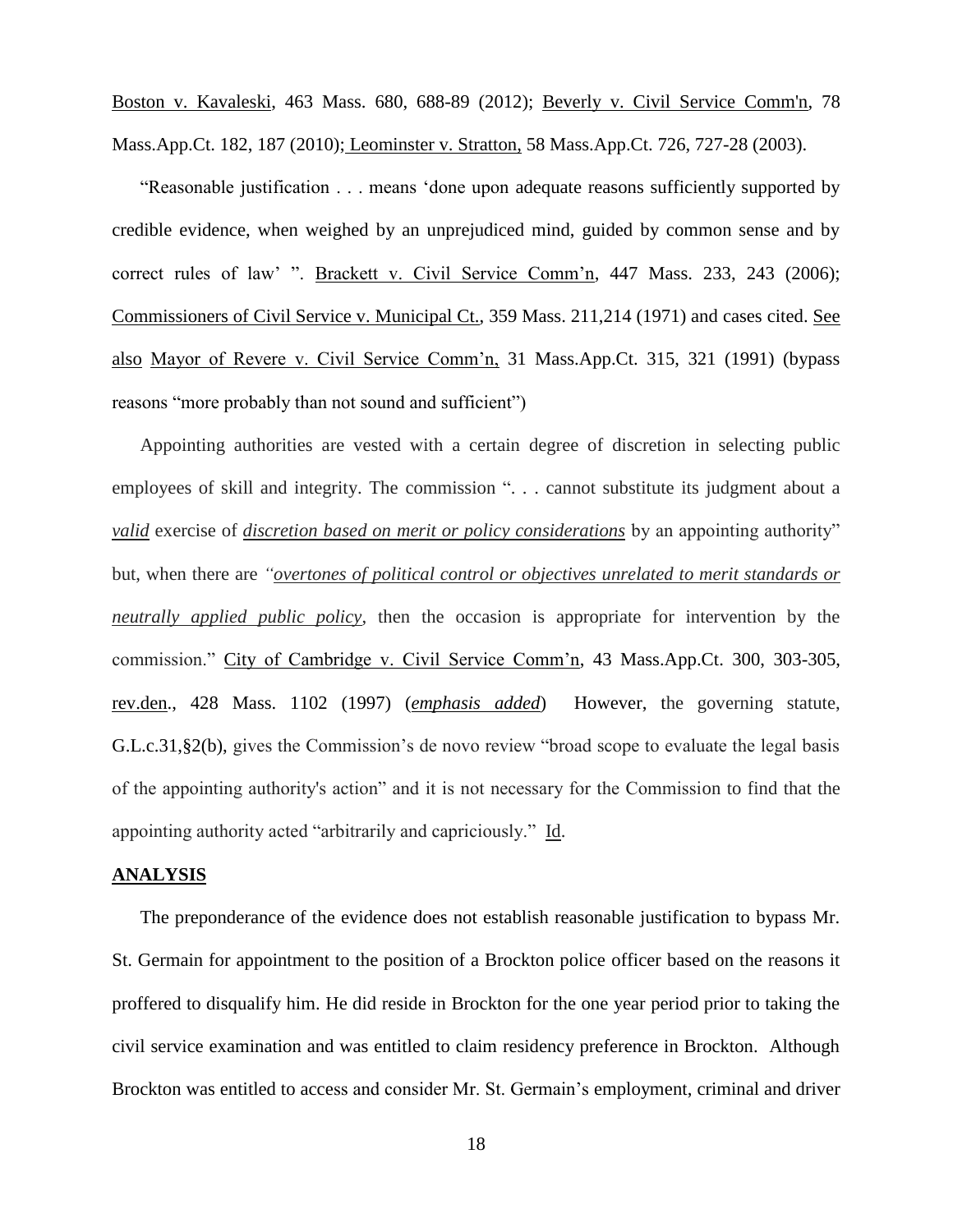history, the conclusions it made about them were not based on a reasonably thorough review and are not supported by the preponderance of the evidence. Similarly, Brockton's conclusions that Mr. St. Germain lied on his application are not supported by the preponderance of the evidence.

# **Residency**

There was no dispute that Mr. St. Germain began residing in Brockton in 2014 and continued his residency there until he moved to Woburn in 2017. The only factual dispute is the specific date on which Mr. St. Germain changed his legal residence by leaving Brockton and establishing residence in Woburn. The preponderance of the evidence established that he did so on March 26, 2017, and, therefore, maintained his residency in Brockton for more than one year before taking the civil service examination. He moved his belongings to Woburn and spent the night there for the first time on March 26, 2017. His Brockton lease and the 'Move-Out" documentation from his landlord confirms these facts. Mr. St. Germain (and Ms. V) provided very specific and credible recollection of when he moved his furniture, including his bed, and began sleeping in Woburn. The only evidence proffered by Brockton to the contrary was thirdhand circumstantial evidence in the Thompson Reuters reports about utility turn-ons and turnoffs. Officer Gazerro did not know how that information was collected or by whom or exactly what it meant, and I give it very little weight.

Brockton contends that Mr. St. Germain did not provide the evidence that confirmed his Brockton residency during the application process. He was not put on notice that his residency was an issue until it was raised in the November 3, 2018 interview with Officer Gazerro, which had occurred right after he had been pulled aside and told that he was going to be bypassed based on his criminal record. He did tell Officer Gazerro that he had apartment leases to prove his residency, but Officer Gazerro did not contact the apartment management or otherwise pursue the residency issue before conferring with "command staff" and writing the November 15, 2018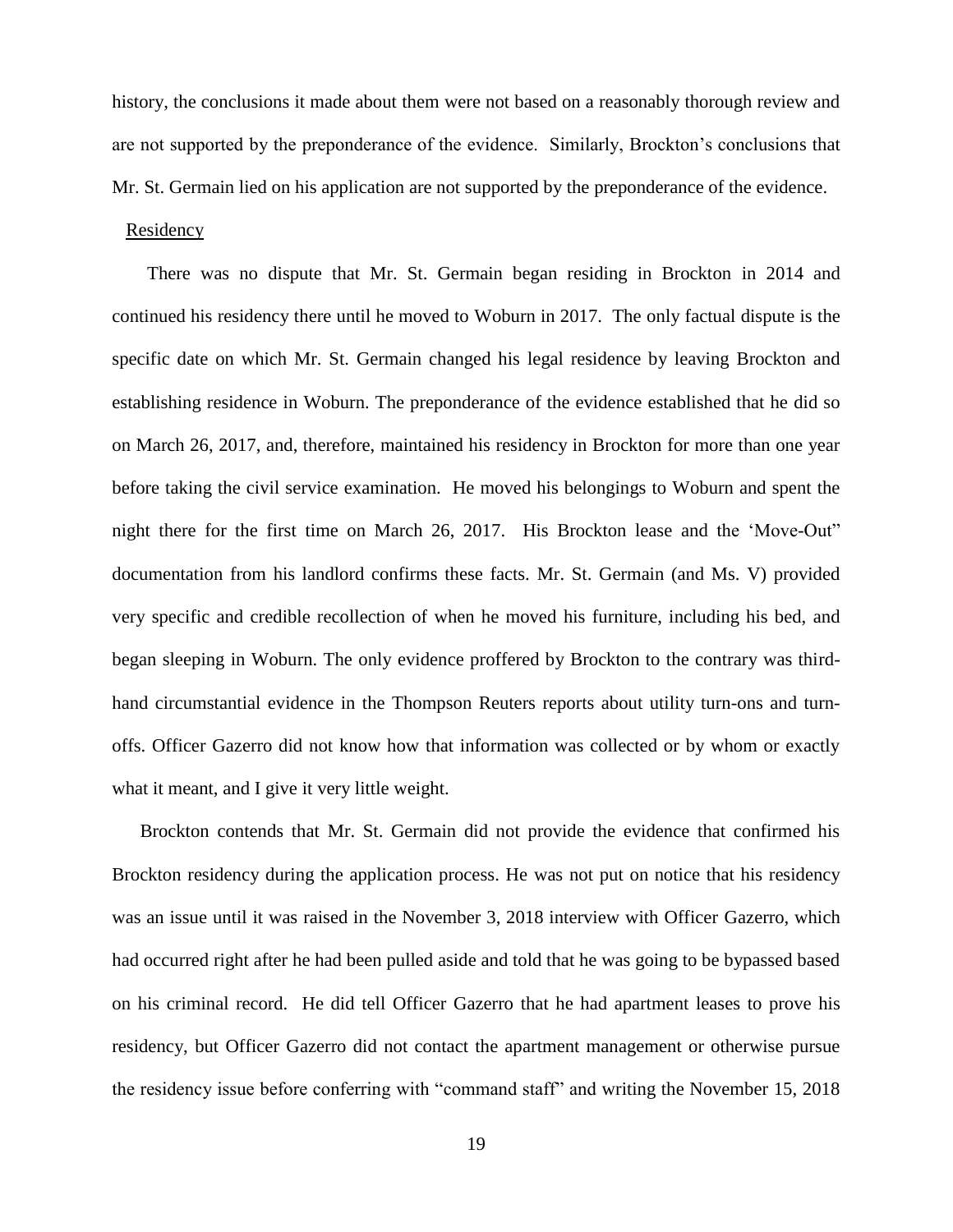recommendation to bypass Mr. St. Germain. It would certainly have been of value had Mr. St. Germain provided Brockton the evidence that was introduced at the Commission hearing that established his residency claim. However, I find it unlikely that, even if he had submitted the information, it would have changed the recommednation that Officer Gazerro already had made to bypass Mr. St. Germain based on the allegedly contrary "utility and credit" information, an opinion that he continued to assert at the Commission hearing.

## Driving Record

Brockton claims that Mr. St. Germain has a record of "excessive motor vehicle violations" that justifies his bypass. I do not agree.

Mr. St. Germain acknowledges that his driver's history is not unblemished. He disclosed that his license was suspended in 2009 after accumulating seven surchargeable events, including one at-fault accident (2005), a "sign" violation not otherwise identified (2007), three speeding citations (2007  $\&$  2008) and two seat-belt violations (2008). In the past ten years since then, he was cited for failing to have his registration in his possession (Not Responsible, 2009); failing to have a current inspection sticker (Responsible, 2009), a number plate violation (Not Responsible, 2009); one at-fault accident (2011), a failure to yield (Not Responsible, 2012), and three speeding citations (Responsible, 2009; Not Responsible, 2014 & 2018).

As recently summarized in Dorn v. Boston Police Department, 31 MCSR 375 (2018), the Commission, in regard to bypass appeals based on driving histories, generally limits the review to the Appellant's driving history within the past ten (10) years, but gives greater weight to the most recent five (5) years. Further, the Commission gives more weight to those infractions related to at-fault accidents and other moving violations where the Appellant has been found responsible. Less weight is given to those entries which may be attributable to socioeconomic factors such as expired registrations, no inspection sticker, etc. which may have no bearing on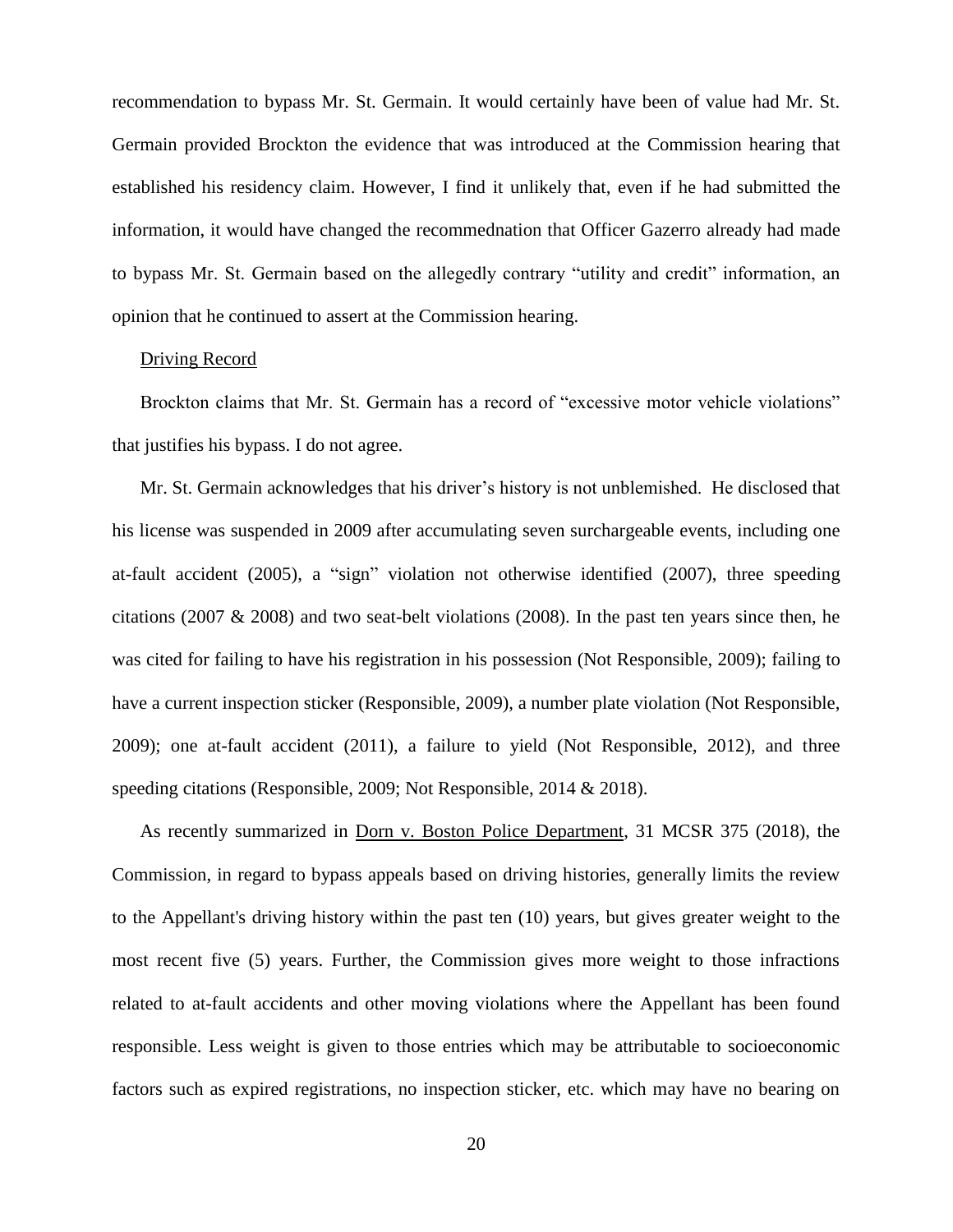whether the Appellant can effectively serve in a public safety position. The Commission also attempts to put an Appellant's driving history in the proper context, considering such issues as whether he/she is required to drive more for personal or business reasons. Finally, when relevant, the Commission reviews the driving histories of other candidates to ensure fair and impartial treatment. See also, Bruins v. City of New Bedford, CSC No. G1-19-206, 33 MCSR --- (2020)

In sum, for seven years immediately preceding his application to become a Brockton Police Officer, Mr. St. Germain maintained a clean driving record. Following his suspension ten years earlier, he has had one at-fault accident, one speeding ticket and an inspection sticker infraction. Thus, the preponderance of the evidence, indeed, the undisputed evidence of Mr. St. Germain's most relevant recent driving record, is not fairly characterized as comprising "excessive motor vehicle violations" that justify a bypass for appointment.

## Criminal History

Mr. St. Germain argues that Brockton is precluded from obtaining and considering any information about either of his adult criminal cases, as those records have been sealed pursuant to G.L.c.276,§100A. The Commission recently considered this issue in Golden v. Department of Correction, CSC No. G1-19-198, 33 MCSR --- (2020) and Kodhimaj v. Department of Correction, 32 MCSR 377 (2019). The Commission concluded that a "criminal justice agency" as defined in G.Lc.276,§100D (which includes the BPD), is expressly authorized to access independently, or through third parties, all forms of criminal history information about a candidate for employment as a law enforcement officer as part of the required "reasonably thorough review of a candidate's background", and that expressly includes sealed judicial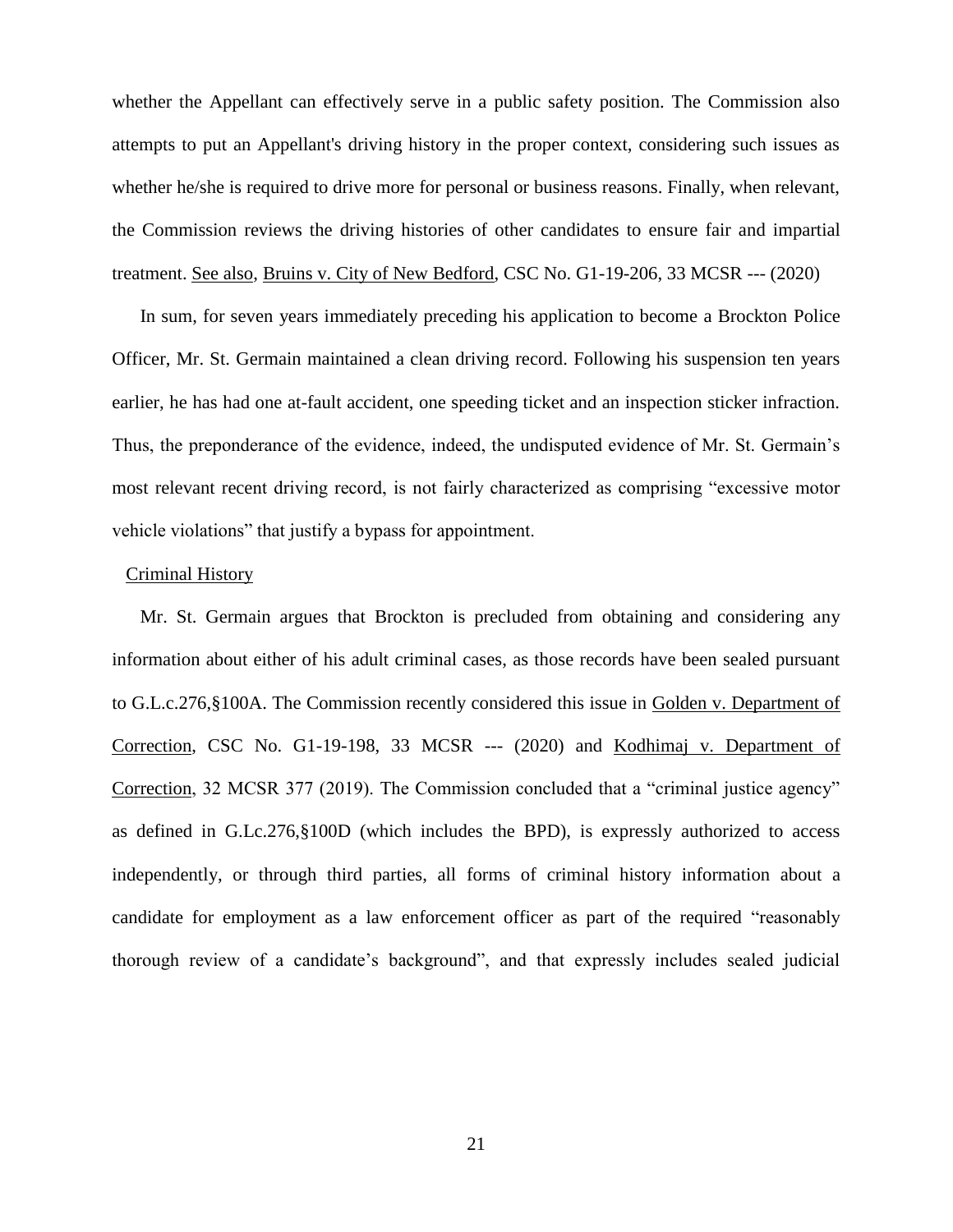records or other information (including police incident reports) concerning such sealed cases.  $\underline{\text{Id}}.^\text{10}$ 

The Commission also concluded that criminal justice agencies were not exempt from the requirements of Massachusetts Discrimination Law, G.L.c.151B, §4(9) & §4(9½), which precludes any employer (including public law enforcement agencies) from asking a candidate to disclose certain prior criminal history, including cases that did not involve a conviction, misdemeanor convictions that occurred more than three years ago, and "a criminal record, or anything related to a criminal record, that has been sealed or expunged pursuant to chapter 276."

 $\underline{Id}$ .<sup>11</sup> Moreover, all employers must comply with G.L. c. 6, § 171A, which states, in part:

"In connection with any decision regarding employment, volunteer opportunities, housing or professional licensing, *a person in possession of an applicant's criminal offender record information shall provide the applicant with the criminal history record in the person's possession, whether obtained from the department or any other source prior to questioning the applicant* about his criminal history. *If the person makes a decision adverse to the applicant on the basis of his criminal history, the person shall also provide the applicant with the criminal history record* in the person's possession, whether obtained from the department or any other source. . . ."  $\cdot \cdot \cdot$ 

"*Failure to provide such criminal history information to an applicant pursuant to this section may subject the offending person to investigation, hearing and sanctions by the board. Nothing in this section shall be construed to prohibit* . . . *an adverse decision on the basis of an individual's criminal history* or to provide or permit a claim of an unlawful practice under Chapter 151B or an independent cause of action . . . for a claim arising out of an adverse decision based on criminal history *except as otherwise provided under Chapter 151B*."

Thus, insofar as Brockton's application process inquired of Mr. St. Germain about information concerning his criminal history, including but not limited to sealed records and

 $\overline{a}$ 

 $10$  An order to seal a criminal record is distinguished from an order to "expunge" the record, now applicable to most juvenile records and certain other matters (e.g., cases of mistaken identity and offenses that are no longer criminal) which mandates "the permanent erasure or destruction" of judicial and all other related records as well, including police logs, "so that the record is no longer accessible to, or maintained by, the court, any criminal justice agencies or any other state agency, municipal agency or county agency. If the record contains information on a person other than the petitioner, it may be maintained with all identifying information of the petitioner permanently obliterated or erased." See G.L.c.276, §100E et. seq., added by St.2018 c 69, §195, [eff. Oct. 13, 2018.](https://1.next.westlaw.com/Link/Document/FullText?findType=l&pubNum=1077005&cite=UUID(I0C1F990044-2B11E8994DF-A89B0D54A4C)&originatingDoc=NEC8132F04EFE11E8BA478209A3F344DF&refType=SL&originationContext=document&transitionType=DocumentItem&contextData=(sc.Category))

 $11$  Massachusetts Civil Service Law also limits the information that may be required from a candidate when applying to take a civil service examination. See G.L.c.31,§20.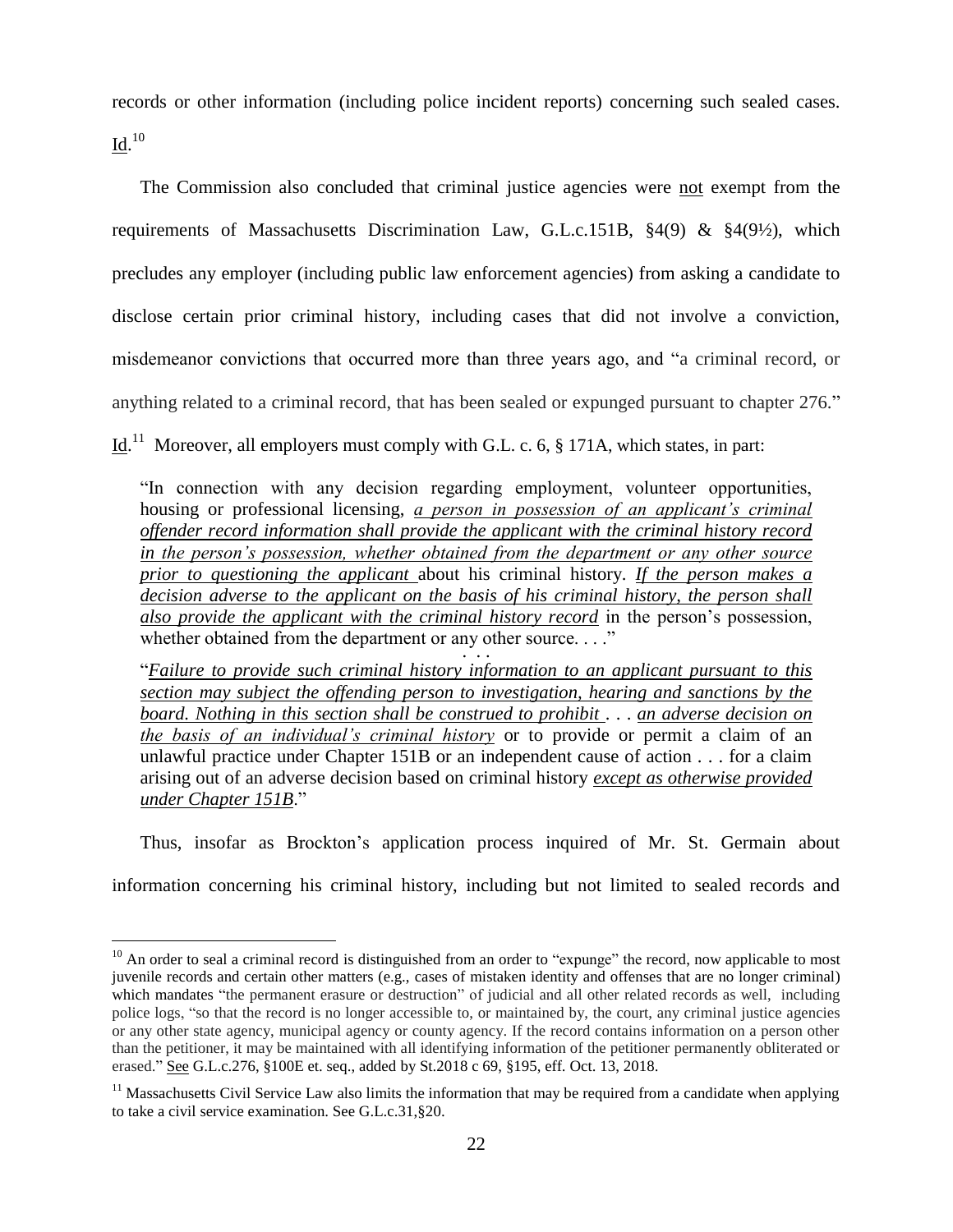juvenile history, which Chapter 151B prohibits it from asking him about, he correctly asserts that those disclosures cannot be used against him and, in particular, any errors or omissions in his disclosures cannot form the basis to disqualify him on the grounds of untruthfulness. Id. See also G.L.c.151B,§9,¶2 ("No person shall be held under any provision of any law to be guilty of perjury or of otherwise giving a false statement by reason of his failure to recite or acknowledge such information as he has a right to withhold by this subsection.")

Moreover, by answering improper questions solicited by Brockton about his criminal history that are prohibited by G.L.c.151B, Mr. St. Germain does not waive his rights to object to consideration of the truthfulness of his responses. See Kodhimaj v. Department of Correction, 32 MCSR 377 (2019) citing Kraft V. Police Comm'r of Boston, 410 Mass. 155 (1991) See also, G.L.c.151B,§4(5) (prohibiting "interference" with the exercise of c.151B rights); Lysek v. Seiler Corp., 415 Mass. 625 (1993) ("Any result other than the one reached in *Kraft* at best would have ignored the employer's unlawful inquiries, and at worst would have rewarded the employer for them. In either event, employers in the future would have been encouraged to violate the law")

In sum, in the present case, none of Mr. St. Germain's criminal history fell within the categories that Brockton could lawfully ask him about in his application, and charging him with untruthfulness in his responses cannot be used as a reason to bypass him. Similarly, although Brockton was lawfully entitled to access his criminal history, including the adult sealed records, although no convictions were entered, Brockton was required to provide Mr. St. Germain with copies of all information it had obtained (and allow him to directly and fully respond to it). Officer Gazerro's interview notes and Commission testimony did not establish that this was done. For these two reasons, alone, Brockton's bypass of Mr. St. Germain on the basis of his criminal record did not comply with Massachusetts law and was not reasonably justified.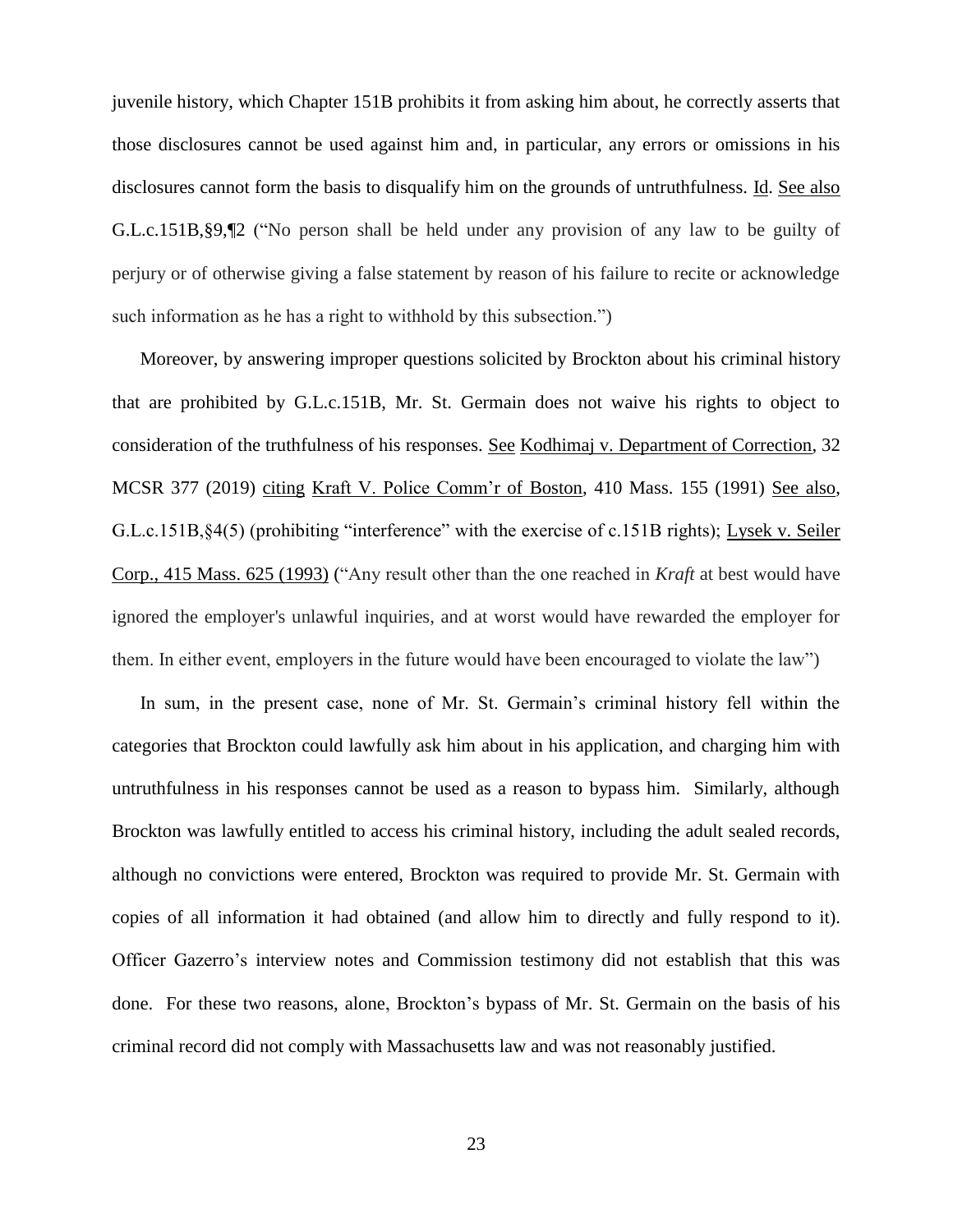Finally, these two fatal flaws aside, I also conclude that the information about Mr. St. Germain's criminal history would not provide a reasonable justification to bypass him on that basis. The fact that Mr. St. Germain's adult records were sealed does not preclude their consideration by Brockton, but the weight they deserve ought to take into account that, in order to be sealed, a judicial determination had to be made that the sealing was in the public interest, after weighing all relevant factors, including, among other things "evidence of rehabilitation . . . [and] the passage of time since the offense and since the dismissal or nolle prosequi.. . ." Commonwealth v. Pon, 469 Mass. 296, 316-19 (2014). See also Executive Order No. 495 "Regarding the Use and Dissemination of Criminal Offender Record Information by the Executive Department (Jan. 11, 2008):

"[T]he existence of a criminal record should not be an automatic and permanent disqualification for employment, and *as the largest single employer in the Commonwealth, state government should lead by example in being thoughtful about its use of CORI in employment decisions* . . . . . .

*It shall be the policy of the Executive Department with respect to employment decisions that . . . [t]he employer should consider the nature and circumstances of any past criminal conviction; the date of the offense; . . . the individual's conduct and experience or professional certifications obtained since the time of the offense or other evidence of rehabilitation;* and the relevance of the conviction to the duties and qualifications of the position in question. *Charges that did not result in a conviction will be considered only in circumstances in which the nature of the charge relates to sexual or domestic violence against adults or children . . . or otherwise indicates that the matter has relevance to the duties and responsibilities of the position in question*."

# (*Emphasis added*)

Giving consideration to applicable law and public policies set forth above, I conclude that the preponderance of the evidence fails to establish that Mr. St. Germain's prior criminal history provides a reasonable justification to disqualify him for appointment to the position of an BPD Police Officer. He has never been convicted of any crime or adjudicated a delinquent.. All charges against him were dismissed. I also take note that, while not excusing his juvenile behavior, that period was a particularly difficult time in Mr. St. Germain's life (having been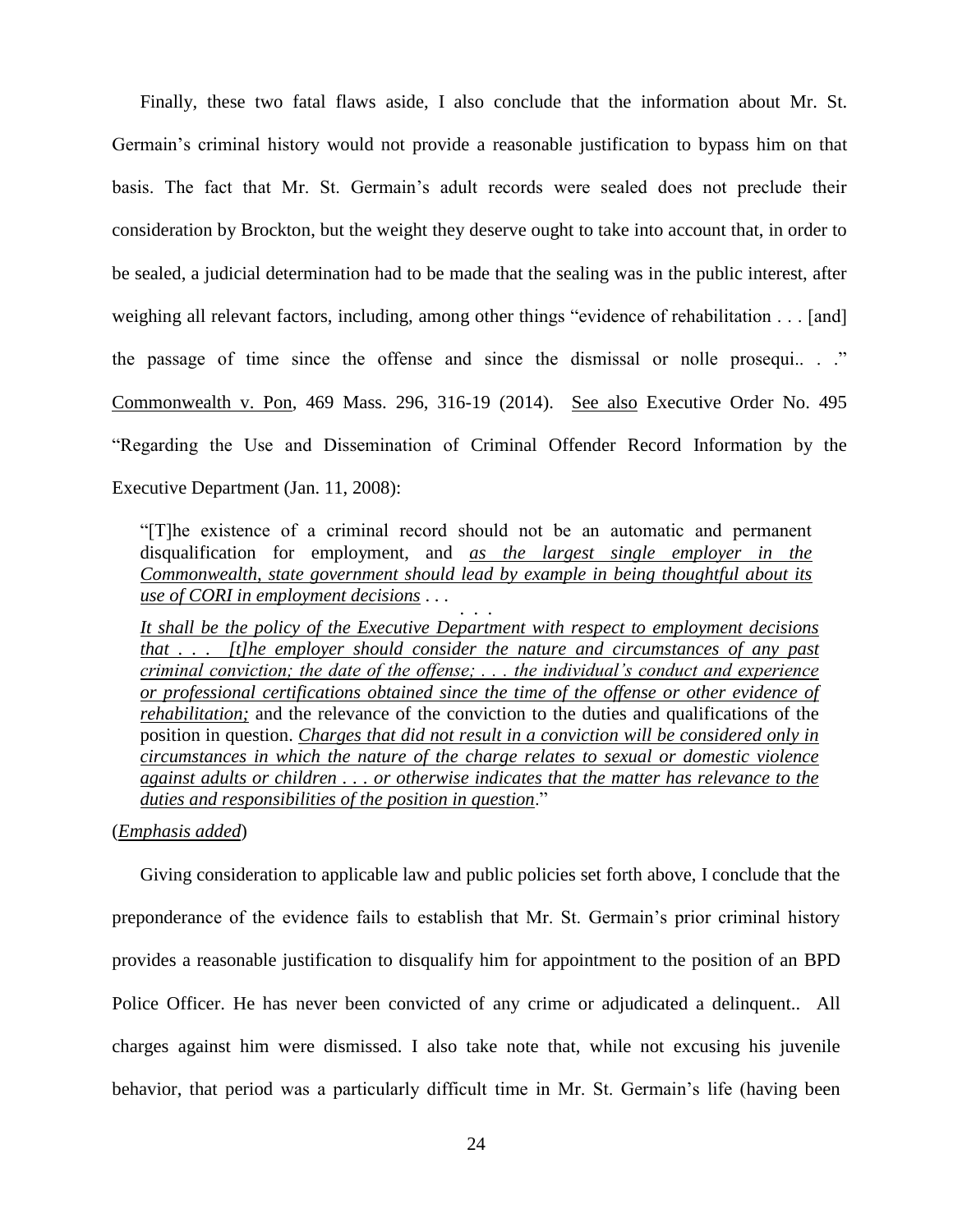separated from his siblings and bullied by other older and bigger kids at the juvenile residences and group homes where he lived). The preponderance of the evidence at the Commission hearing, most of which Brockton failed to discover or was led to misconstrue during its less than thorough review, established that the adult 2007 and 2013 incidents involved legitimate verbal arguments that, without a more thorough review than appears in this record, cannot reasonably be characterized as a pattern of domestic abuse or violence. The credible testimony of Mr. St. Germain and Ms. C established that both incidents were isolated instances in a long-term relationship with Ms. C and their three children, that is, and has been, on good terms, without need even for a court order of support since 2014. I take note that Ms. C did not deny her potential bias due to her financial interest in Mr. St. Germain's employment future, but I credit her testimony for its candor and honesty.<sup>12</sup>

Mr. St. German's adult history shows many indicia of his maturity, none of which Brockton considered, as the background investigator "already had enough" reason to bypass him, and never took a serious look at his adult professional and person life beyond the paper record of his criminal history. For example, in addition to his stable family life, he has become a successful mentor to other young people. He holds two personal LTCs, both in good standing. He has a satisfactory employment record as a Suffolk Deputy Sheriff, which, among other things, includes responsibility to carry a department-issued firearm, operate cruisers and handle the many stressors of a job dealing with the care and custody of prisoners. He proudly and credibly presented the evidence of these current, positive traits, in testimony that showed a demeanor that was calm and reserved, even under tough cross-examination.

 $\overline{a}$ 

 $12$  The dispute reported in the sketchy Medford 2010 incident report was not considered worthy of pursuit by the police or Ms. C or Mr. St. Germain (the incident had slipped his mind until the MBTA bypass letter refreshed his recollection). The 2005 Boston incident was a case of mistaken identity. I give no weight to either incident.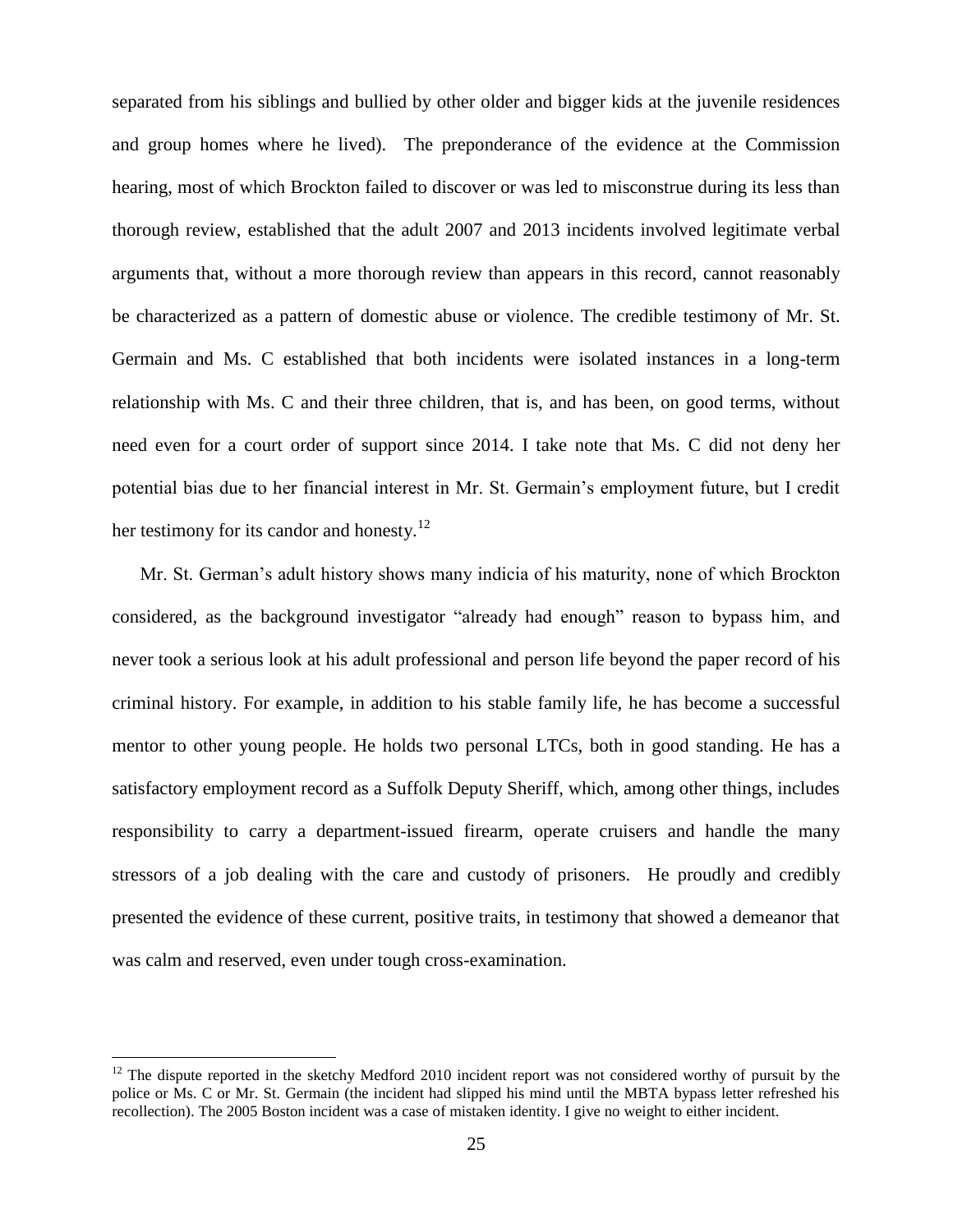In sum, because of the absence of a thorough review of Mr. St. Germain's background and after consideration of the preponderance of the evidence that failed to establish that Mr. St. Germain ever committed any domestic physical or verbal abuse of anyone in his entire life, I conclude that Brockton has not met its burden to establish the claim that Mr. St. Germain's has a criminal record that "shows a propensity toward violence to resolve issues, domestic violence . . . A&B and Intimidation [and] a lack of character and maturity".

# Suitability to Carry A Firearm

 $\overline{a}$ 

Pursuant to G..L.c.41,§98, a BPD Police Officer is authorized to carry such firearms as may be determined by the BPD Police Chief. Brockton argues that, based on Mr. St. Germain's criminal history, he would be found unsuitable to carry a BPD department-issued firearm and, therefore, could not perform the essential functions of a BPD Police Officer. The record does not support this argument.

Mr. St. Germain is not classified as a "prohibited person" within the meaning of the Massachusetts Firearms Licensing Law, G.L.c.140,§140. Nor does he fit the description of a person who could be found "unsuitable" in the reasonable exercise of discretion of the licensing authority.<sup>13</sup> No less than three law enforcement agencies (Woburn Police, Medford Police and the State of Utah) have deemed Mr. St. Germain suitable to hold a personal LTC and to possess, carry and conceal Large Capacity Firearms. The Suffolk Sheriff has authorized Mr. St. Germain to carry, and he does carry a department-issued firearm.

Brockton relies on a 1987 Opinion issued by Attorney General Bellotti, in response to a question posed by the Norfolk District Attorney, regarding the authority of a police chief to issue an LTC to a member of the department who resides in another community. The Opinion states:

<sup>&</sup>lt;sup>13</sup> Under G.Lc.140,§131,discretionary denial of an LTC on the grounds of "unsuitability" must be based on "reliable and credible information" that the applicant is a "risk to public safety." An applicant denied an LTC on this basis is entitled to a written explanation of the specific reasons for the determination, which is subject to judicial review.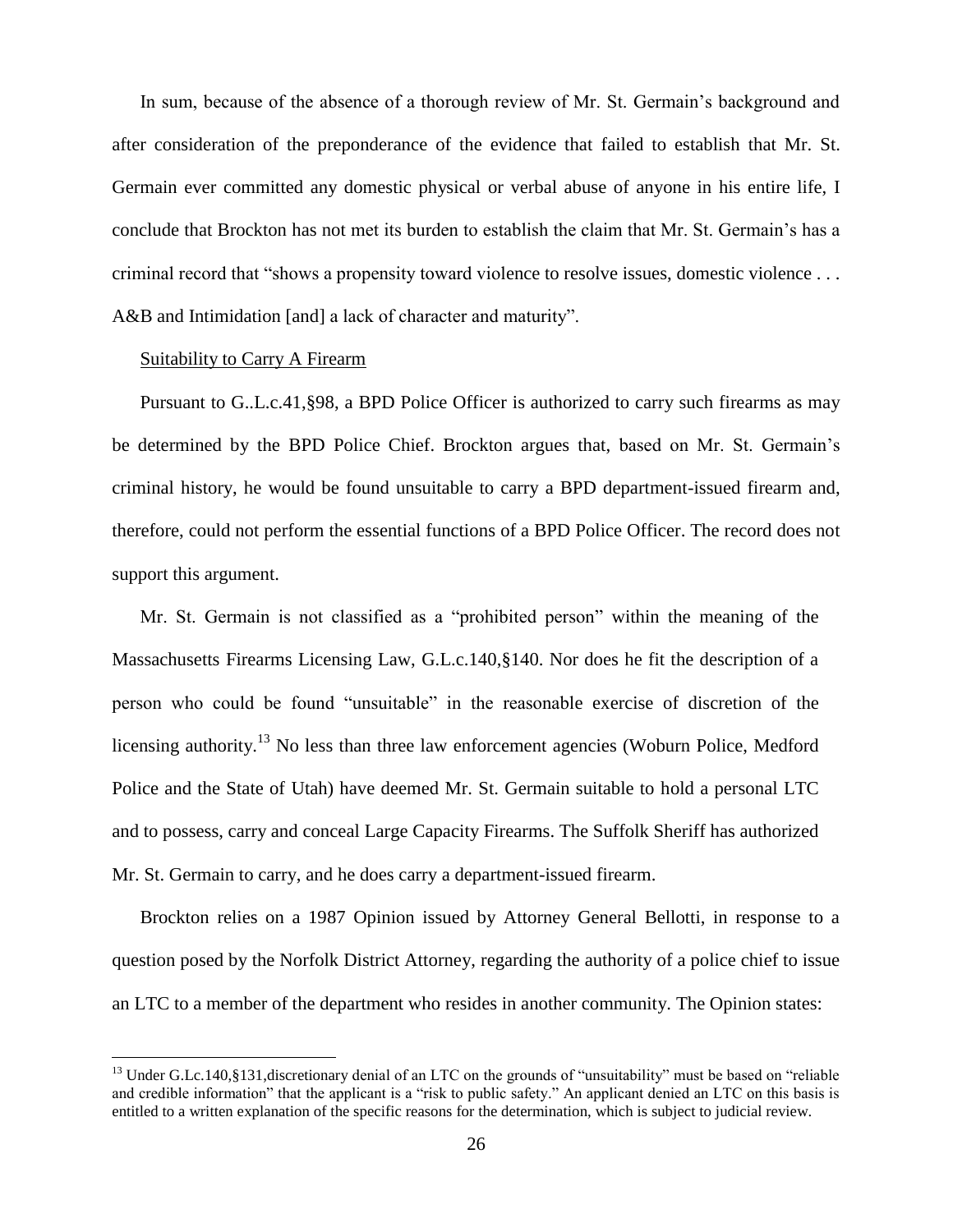"In effect, G.L..c.41,§98, exempts police officers from compliance with the licensing requirement of G.L.c.140,§131(d) [which then authorized a chief of police to issue licenses only to persons "residing or having a place of business" with his jurisdiction]... because G.L.c.41,§98 entitles them to carry "within the commonwealth" any weapons deemed appropriate by their chiefs of police."

I do not read this Opinion to mean that a chief of police has absolute discretion to determine the type and to whom a duty firearm may be issued. I also note that G.L.c.140,§131(d) was amended in 2008 and now includes the words "or any law enforcement officer employed by the licensing authority" within the ambit of persons to whom a chief of police has not been authorized to issue an LTC under the standards prescribed by that statute. St. 2008, c.224.

In addition, Brockton's assertion that Mr. St. Germain would not be found suitable to be issued a BPD firearm is premised entirely on hearsay information conveyed to Officer Gazerro after a conversation with a fellow officer. The record does not reflect the specific information, if any, Officer Gazerro conveyed about Mr. St. Germain's criminal record or any other "reliable and credible information", positive or negative, about his suitability, including, for example, his stable family life, current employment with the Suffolk Sheriff and LTC renewals, all of which post-dated the criminal incidents. I am not suggesting that the Commission can substitute its judgment about "suitability" to carry a firearm, but, the Commission must, in the application of basic merit principles of civil service law, ensure that bypass decisions are not arbitrary and capricious and are based on a fair and thorough review of all relevant facts bearing on an applicant's present "ability, knowledge and skills".. That was not the case with the superficial treatment of the LTC issue here.

#### Employment History

Brockton claims, without ever having contacted any of Mr. St. Germain's employers, that he "has either quit or been fired from most of his previous jobs which indicates an unequivocal poor past work history." I address briefly this unsubstantiated claim. Of the five jobs Mr. St. Germain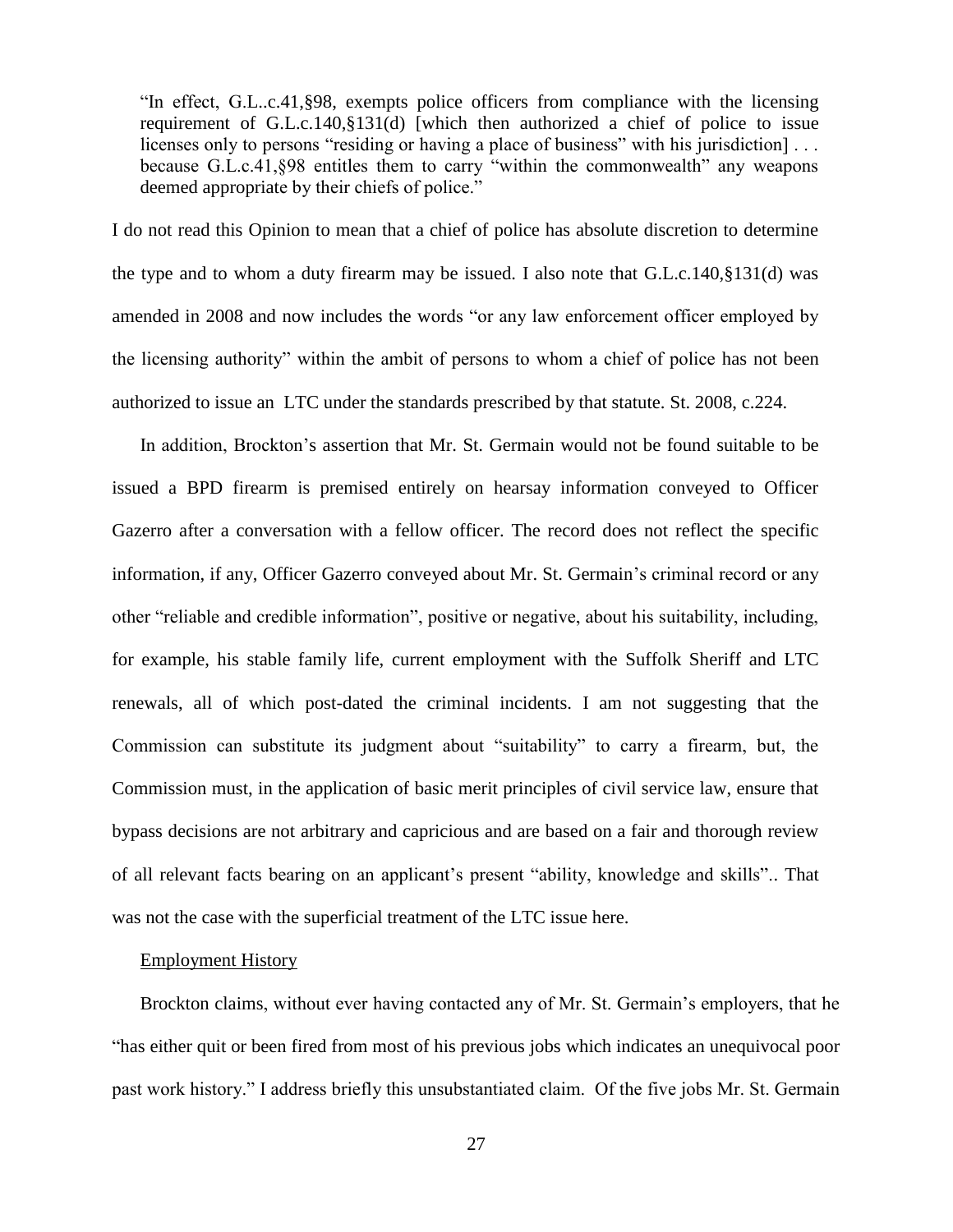has held since 2006, he was "fired" only once, when the Middlesex Sheriff's Office withdrew his conditional offer of employment during his probationary period (based on the 2013 criminal charges filed against him that were eventually dismissed). His layoff from Fidelity in a reduction in force due to the recession is not fairly characterized as being "fired", nor is his termination from his per diem job with Beth Israel Hospital after he became a full time Suffolk Deputy Sheriff. He "quit" his other jobs only to accept better employment, leaving Toy's R Us for the Middlesex Sheriff's Office and, later, leaving Apollo International (where he had been promoted twice during his tenure) for the Suffolk Sheriff's Office.

# False Statements on Application

Brockton claims that Mr. St. Germain "lied" about four matters during his application process: (1) he denied that he had ever been listed as a runaway or missing person; (2) he lied about his support obligations with Ms. C; (3) he lied or failed to follow instructions about who lived with him; and (4) he omitted/failed to report his employment status from 2011 to 2013. None of these claims were proved by a preponderance of the evidence.

An appointing authority is entitled to bypass a candidate who has "purposefully" fudged the truth as part of the application process. See, e.g., Minoie v. Town of Braintree, 27 MCSR 216 (2014). However, providing incorrect or incomplete information on an employment application does not always equate to untruthfulness. "[L]abeling a candidate as untruthful can be an inherently subjective determination that should be made only after a thorough, serious and [informed] review that is mindful of the potentially career-ending consequences that such a conclusion has on candidates seeking a career in public safety." Kerr v. Boston Police Dep't, 31 MCSR 35 (2018), citing Morley v. Boston Police Department, 29 MCSR 456 (2016) Moreover, a bypass letter is available for public inspection upon request, so the consequences to an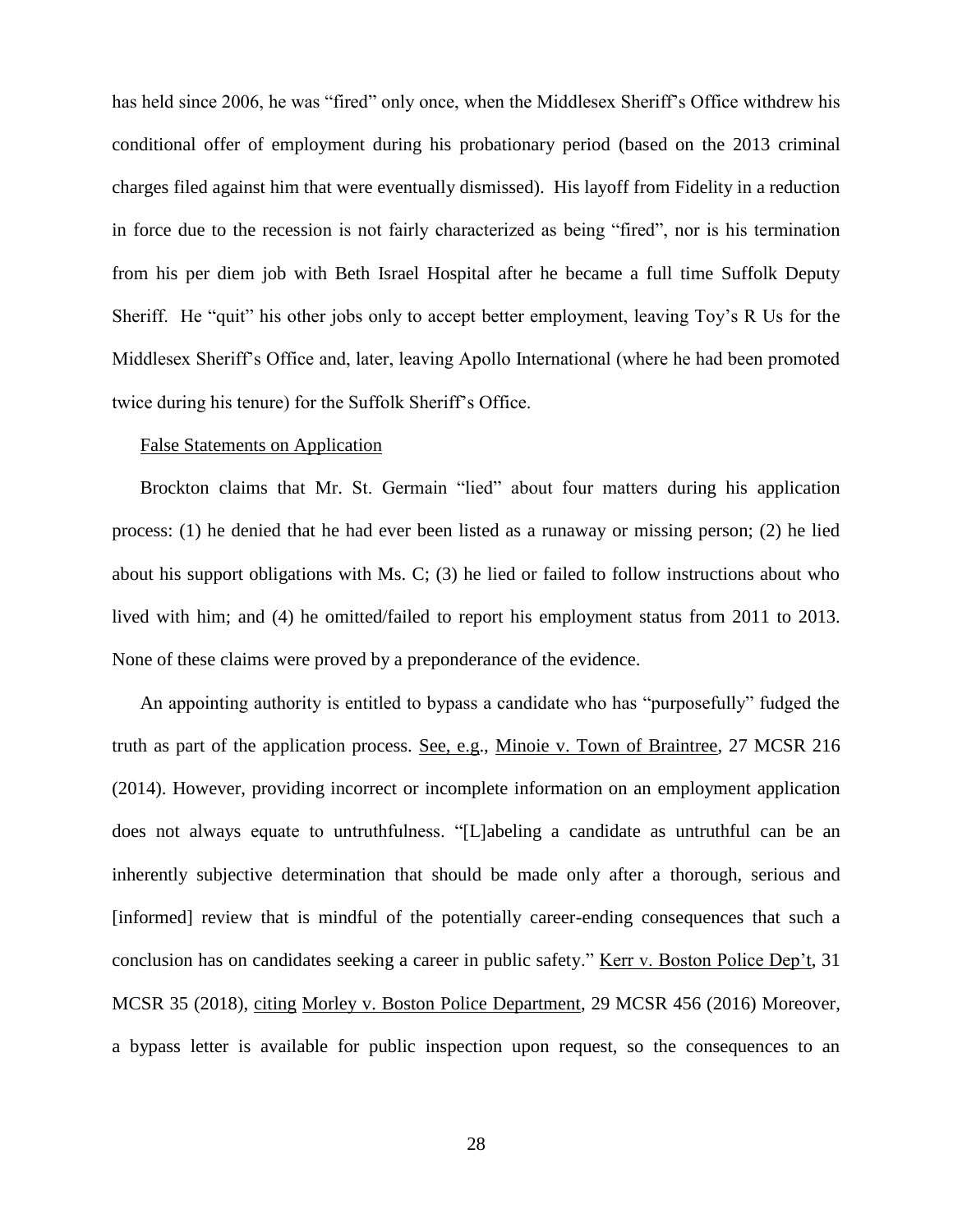applicant of charging him or her with untruthfulness can extend beyond the application process initially involved. See G.L.c.31,§27,¶2.

The corollary to the serious consequences that flow from a finding that a law enforcement officer or applicant has violated the duty of truthfulness requires that any such charges must be carefully scrutinized so that the officer or applicant is not unreasonably disparaged for honest mistakes or good faith mutual misunderstandings. See, e.g., Boyd v. City of New Bedford, 29 MCSR 471 (2016) (honest mistakes in answering ambiguous questions on NBPD Personal History Questionnaire); Morley v. Boston Police Dep't, CSC No. G1-16-096, 29 MCSR 456 (2016) (candidate unlawfully bypassed on misunderstanding appellant's responses about his "combat" experience); Lucas v. Boston Police Dep't, 25 MCSR 420 (2012) (mistake about appellant's characterization of past medical history)

Here, none of the errors and omissions cited by Brockton were the result of what it cited as an intent to deceive as opposed to honest mistakes or misunderstanding the question. Mr. St. Germain explained that he believed that he gave a truthful negative response to the question about being "listed" as a "runaway or missing person", Although there were times that he returned to his group home a few hours after curfew, there was no evidence that the staff did not know he had gone out or that his departure was unauthorized. He did not consider that his brief delayed return from an authorized absence was equivalent to "running away" from home or being a "missing person". Similarly, he was completely accurate to explain that there was no court support order, which had been vacated, and his obligations to Ms. C and their children were based on a mutually acceptable negotiated plan they worked out themselves. He also acted in good faith when he did not list Ms. V or his brother as an "other" person who lived with him because he had already disclosed that they lived with him in answer to preceding questions. Finally, Brockton simply overlooked that he did duly report his unemployment between jobs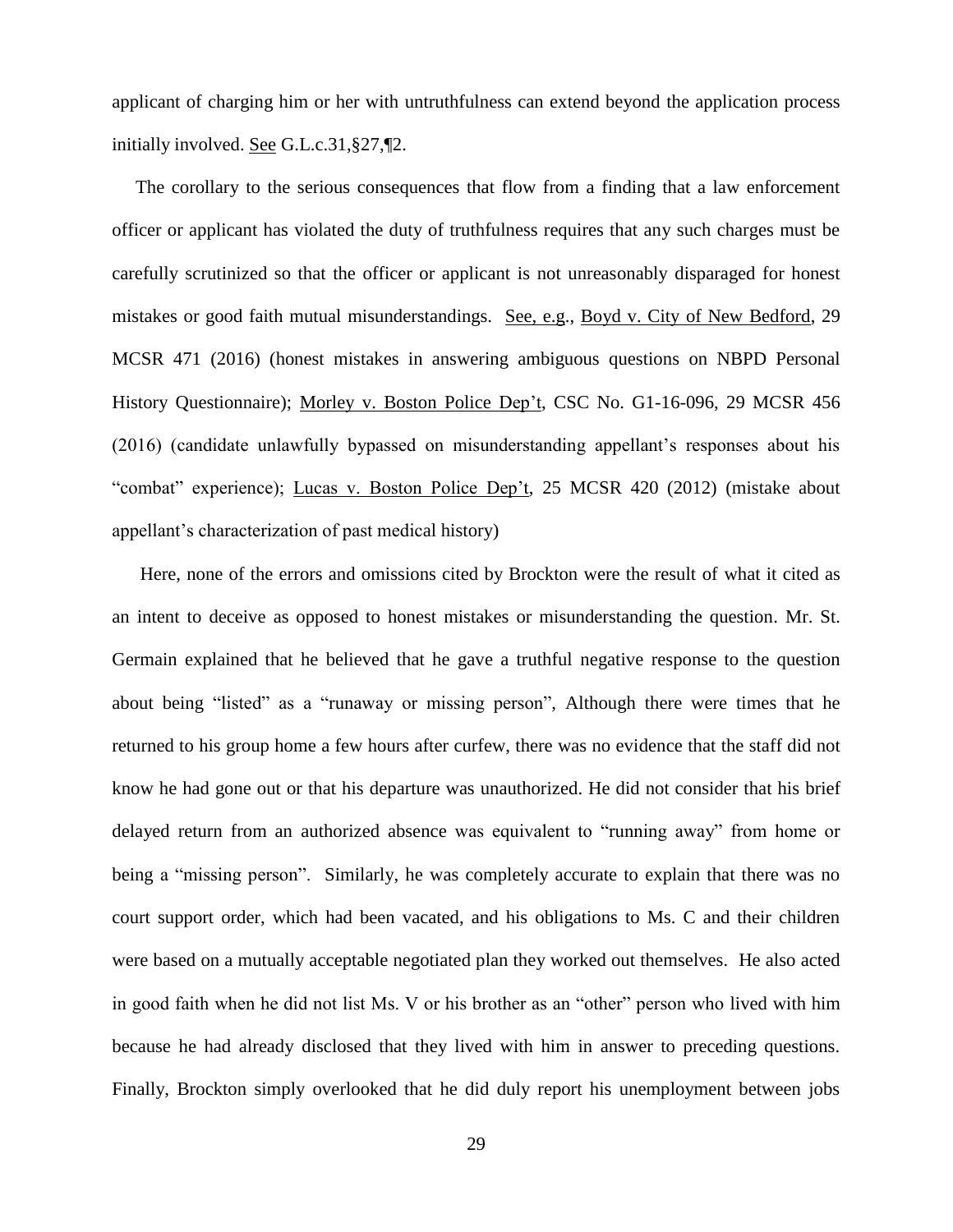from 2010 to 2013 on the supplementary page of the application, although he inadvertently wrote

"2010 to 2018" as dates of unemployment, an obvious typo, but not an intentional deception.

# **CONCLUSION**

For the reasons stated herein, this appeal of the Appellant, Richard St. Germain, is *allowed .*

Pursuant to the powers of relief inherent in Chapter 310 of the Acts of 1993, the Commission

ORDERS that the Massachusetts Human Resources Division and/or the City of Brockton in its

delegated capacity take the following action:

- **Place the name of Richard St. Germain at the top of any current or future Certification** for the position of BPD Police Officer until he is appointed or bypassed after consideration consistent with this Decision.
- If Mr. St. Germain is appointed as a BPD Police Officer, he shall receive a retroactive civil service seniority date which is the same date as the first candidate ranked below Mr. ST. Germain who was appointed from Certification No. 05819. This retroactive civil service seniority date is not intended to provide Mr. St. Germain with any additional pay or benefits including, without limitation, creditable service toward retirement.

Civil Service Commission

*/s/Paul M. Stein*  Paul M. Stein, Commissioner

By 3-2 vote of the Civil Service Commission (Bowman [NO], Chairman; Camuso {AYE], Ittleman [NO], Stein {AYE] and Tivnan [AYE], Commissioners) on June 4, 2020.

Either party may file a motion for reconsideration within ten days of the receipt of this Commission order or decision. Under the pertinent provisions of the Code of Mass. Regulations, 801 CMR 1.01(7)(l), the motion must identify a clerical or mechanical error in this order or decision or a significant factor the Agency or the Presiding Officer may have overlooked in deciding the case. A motion for reconsideration does not toll the statutorily prescribed thirty-day time limit for seeking judicial review of this Commission order or decision.

Under the provisions of G.Lc.31, §44, any party aggrieved by this Commission order or decision may initiate proceedings for judicial review under G.L.c.30A,§14 in the superior court within thirty (30) days after receipt of this order or decision. Commencement of such proceeding shall not, unless specifically ordered by the court, operate as a stay of this Commission order or decision. After initiating proceedings for judicial review in Superior Court, the plaintiff, or his / her attorney, is required to serve a copy of the summons and complaint upon the Boston office of the Attorney General of the Commonwealth, with a copy to the Civil Service Commission, in the time and in the manner prescribed by Mass. R. Civ. P. 4(d).

Notice: James W. Gilden, Esq. (for Appellant) Megan D. Bridges, Esq. (for Respondent) Patrick Butler, Esq. (HRD) Regina Caggiano (HRD)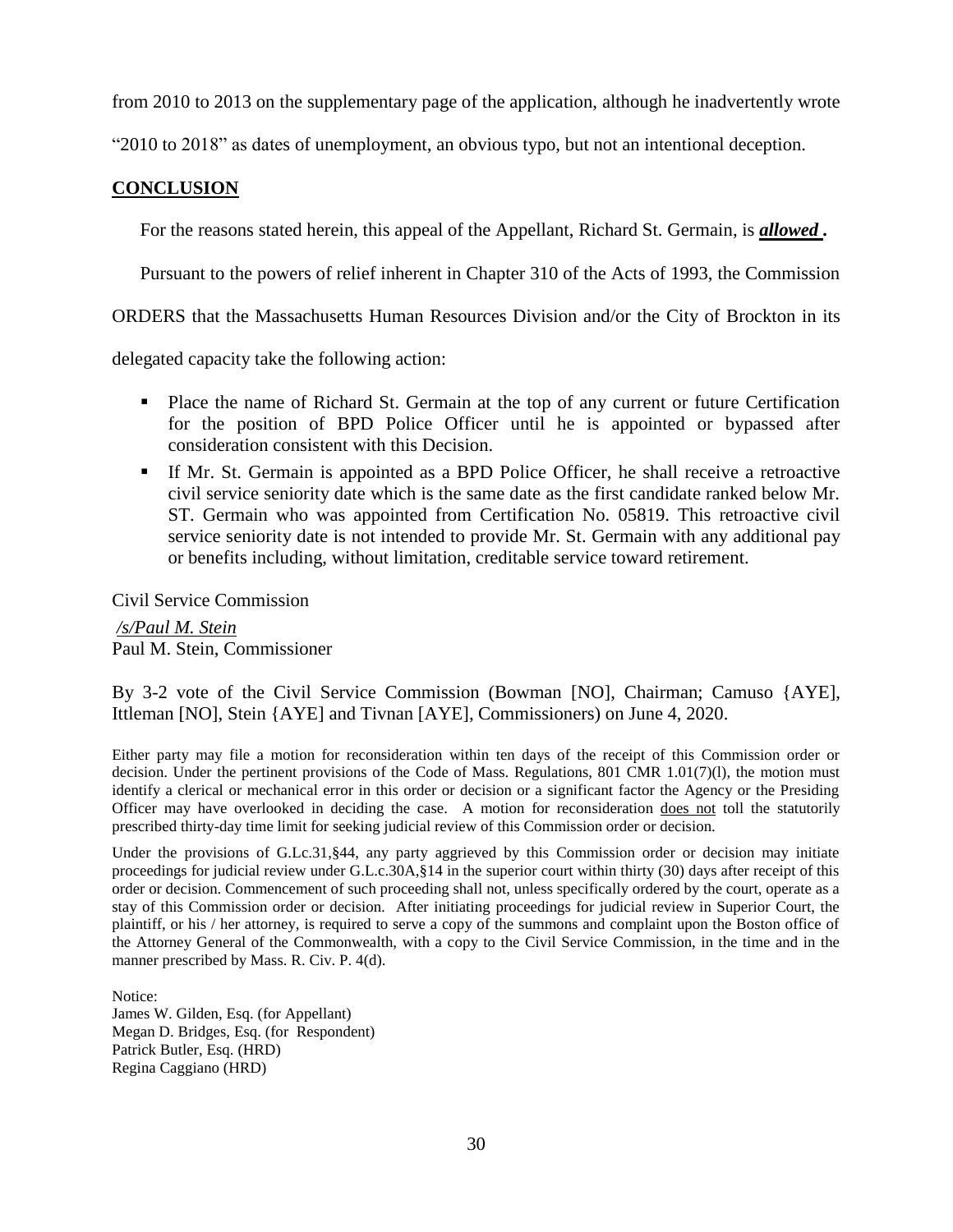v.

# **COMMONWEALTH OF MASSACHUSETTS CIVIL SERVICE COMMISSION SUFFOLK, ss. One Ashburton Place – Room 503 Boston, MA 02108 (617) 727-2293**

# **RICHARD ST. GERMAIN,**

*Appellant* **CASE NO. G1-19-053**

**CITY OF BROCKTON,**

*Respondent*

## OPINION OF CHRISTOPHER BOWMAN AND CYNTHIA ITTLEMAN

The City of Brockton has provided valid reasons to bypass the Appellant.

 First, the Appellant, based on his own testimony, was involved in two (2) domestic violencerelated incidents, including an incident in 2013 where he entered a home without permission, grabbed the mother of his children, spun her around and stole her cell phone. Aware that police had been called, the Appellant fled the scene and threw the cell phone out a car window, destroying the cell phone. This type of disturbing conduct, standing alone, is a valid reason for bypass.

 Second, the Appellant provided conflicting information on his application, including answering "no" to whether he had ever been the subject of a temporary restraining order, when he indicated on his application to the MBTA Transit Police Department that he believed that he had been subject to two (2) orders against him, including one (1) related to the incident referenced above.

 Third, the Appellant failed to provide the City with the necessary information to verify that he resided in Brockton continuously from March 25, 2016 to March 25, 2017, the applicable window for showing that he met the residency preference requirement in Brockton. Providing a lease at the Commission hearing, which, coincidentally, had an end date of March 26, 2017, does